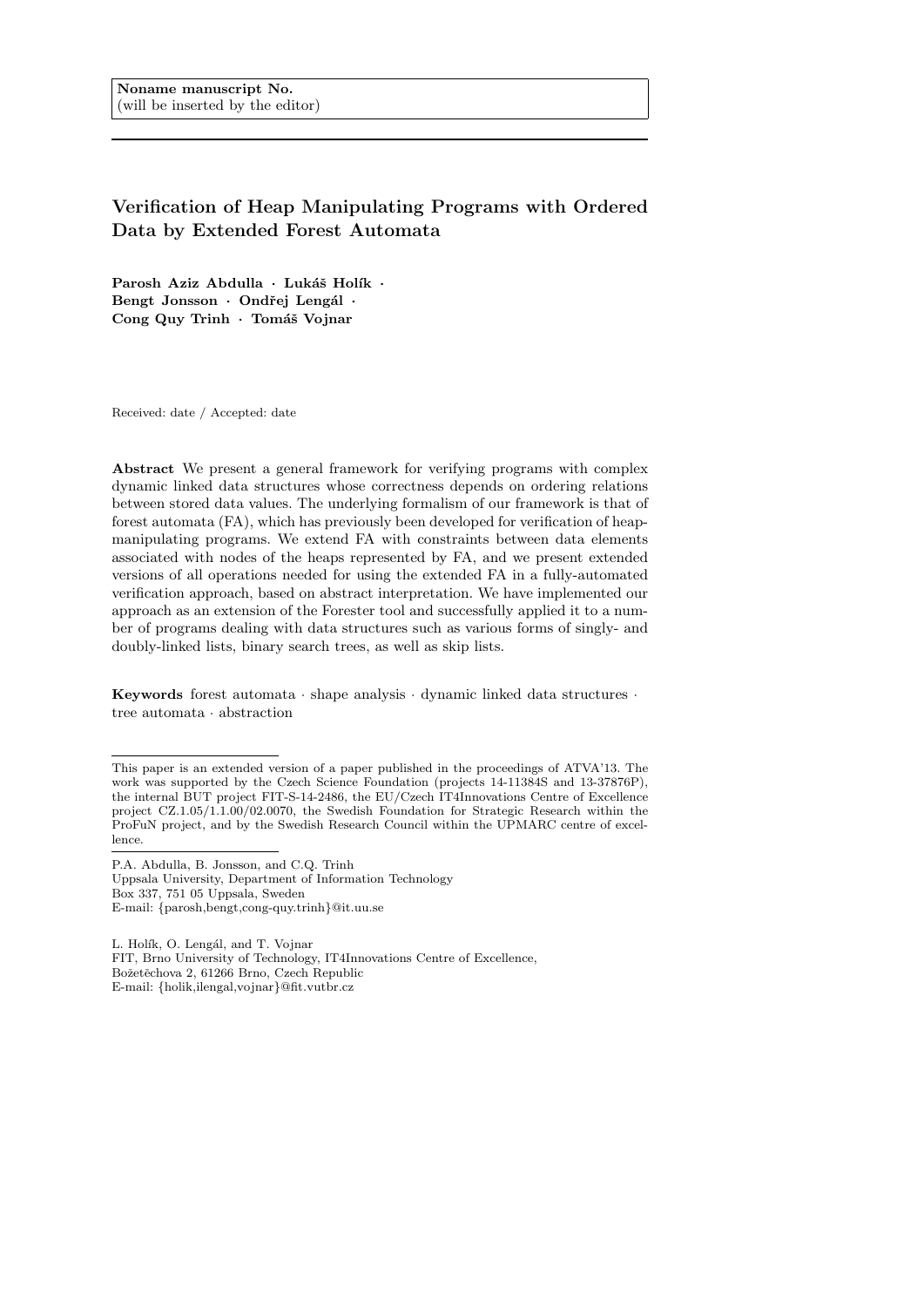# 1 Introduction

Automated verification of programs that manipulate complex dynamic linked data structures is one of the most challenging problems in software verification. The problem becomes even more challenging when program correctness depends on relationships between data values that are stored in the dynamically allocated structures. Such ordering relations on data are central for the operation of many data structures such as search trees, priority queues (based, e.g., on skip lists), keyvalue stores, or for the correctness of programs that perform sorting and searching, etc. The challenge for automated verification of such programs is to handle both infinite sets of reachable heap configurations that have a form of complex graphs and the different possible relationships between data values embedded in such graphs, needed, e.g., to establish sortedness properties.

As discussed below in the section on related work, there exist many automated verification techniques, based on different kinds of logics, automata, graphs, or grammars, that handle dynamically allocated pointer structures. Most of these approaches abstract from properties of data stored in dynamically allocated memory cells. The few approaches that can automatically reason about data properties are often limited to specific classes of structures, mostly singly-linked lists (SLLs), and/or are not fully automated (as also discussed in the related work section).

In this paper, we present a general framework for verifying programs with complex dynamic linked data structures whose correctness depends on relations between the stored data values. Our framework is based on the notion of forest automata (FA) which has previously been developed for representing sets of reachable configurations of programs with complex dynamic linked data structures [?]. In the FA framework, a heap graph is represented as a composition of tree components. Sets of heap graphs can then be represented by tuples of tree automata (TA). A fully-automated shape analysis framework based on FAs, employing the framework of abstract regular tree model checking (ARTMC) [?], has been implemented in the Forester tool [?]. This approach has been shown to handle a wide variety of different dynamically allocated data structures with a performance that compares favourably to other state-of-the-art fully-automated tools.

Our extension of the FA framework allows us to represent relationships between data elements stored inside heap structures. This makes it possible to automatically verify programs that depend on relationships between data, such as various search trees, lists, and skip lists [?], and to also verify, e.g., different sorting algorithms. Technically, we express relationships between data elements associated with nodes of the heap graph by two classes of constraints. *Local data constraints* are associated with transitions of TAs and capture relationships between data of neighbouring nodes in a heap graph; they can be used, e.g., to represent ordering internal to some structure such as a binary search tree. Global data constraints are associated with states of TAs and capture relationships between data in distant parts of the heap. In order to obtain a powerful analysis based on such extended FAs, the entire analysis machinery must be redesigned, including a need to develop mechanisms for propagating data constraints through FAs, to adapt the abstraction mechanisms of ARTMC, to develop a new inclusion check between extended FAs, and to define extended abstract transformers.

Our verification method analyzes sequential, non-recursive C programs, and automatically discovers memory safety errors, such as invalid dereferences or memory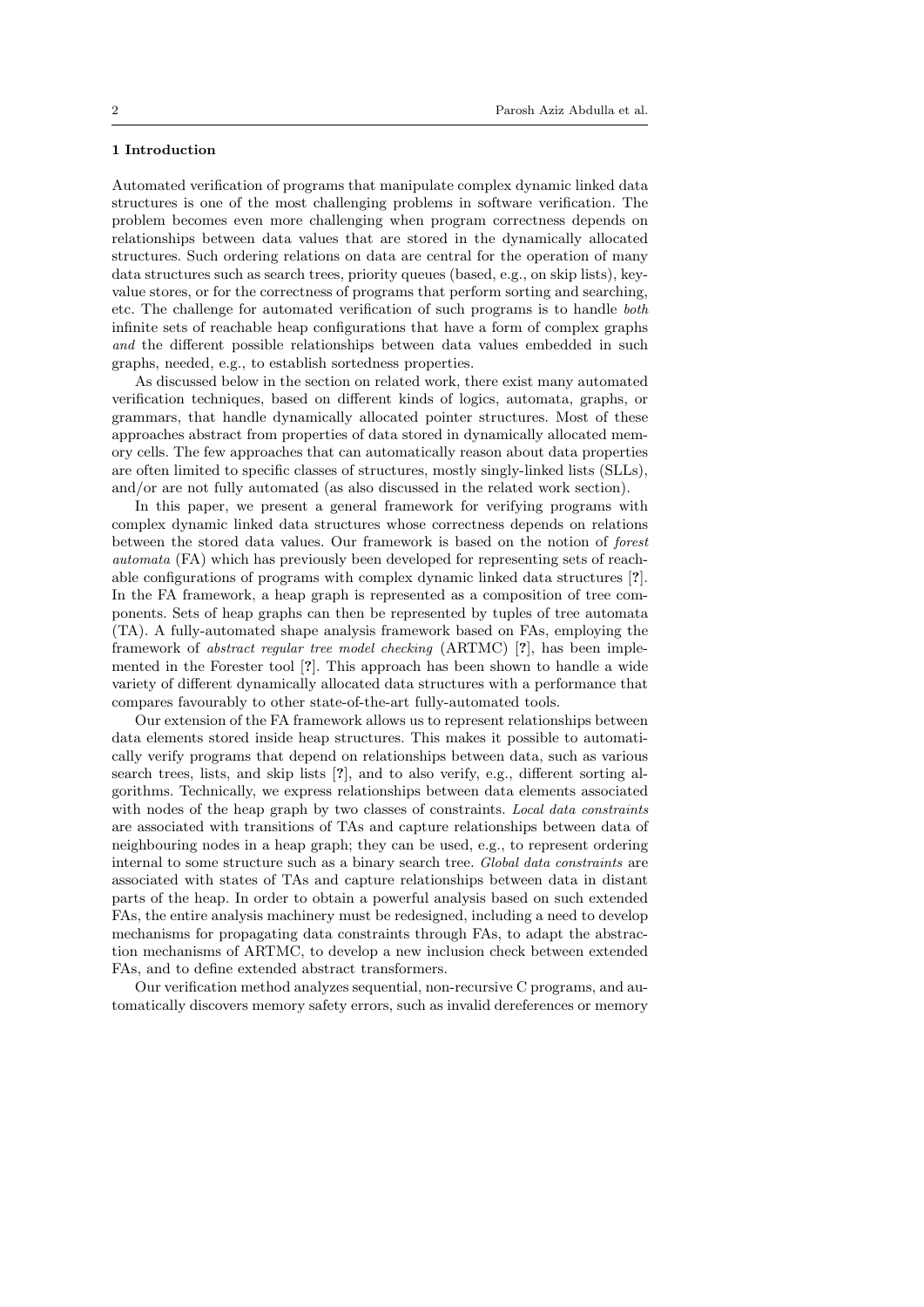leaks, and provides an over-approximation of the set of reachable program configurations. Functional properties, like sortedness, can be checked by adding code that checks pre- and post-conditions. Functional properties can be checked by querying the computed over-approximation of the set of reachable configurations as well.

We have implemented our approach as an extension of the Forester tool, which is a gcc plug-in analyzing the intermediate representation generated from C programs. We have applied the tool to verification of data properties, notably sortedness, of sequential programs with data structures, like various forms of singly- and doubly-linked lists (DLLs), possibly cyclic or shared, binary search trees (BSTs), and even 2-level and 3-level skip lists. The verified programs include operations like insertion, deletion, or reversal, and also bubble-sort and insert-sort both on SLLs and DLLs. The experiments confirm that our approach is not only fully automated and rather general, but also quite efficient, outperforming many previously known approaches even though they are not of the same level of automation or generality. In the case of skip lists, our analysis is the first fully-automated shape analysis which is able to handle skip lists. Our previous fully-automated shape analysis, which did not handle ordering relations, could also handle skip lists automatically [?], but only after modifying the code in such a way that the preservation of the shape invariant does not depend on ordering relations.

This paper is an extension of the work originally published in [?]. In addition to what was presented in that work, we provide missing proofs and cover the related work in more detail. Furthermore, to make the presentation easier to comprehend, we provide more examples and more detailed descriptions of the concepts in the sections on constraint saturation, abstract transformers, and boxes.

Outline. After a review of related work, in Section [3,](#page-4-0) we present our approach to modeling heap graphs by forests. Then, in Section [4,](#page-6-0) we propose a representation of sets of heap graphs by forest automata that use constraints to specify relationships between data values. Section [5](#page-8-0) contains a description of our analysis procedure, including a procedure for saturating the set of constraints over data values. Section [6](#page-22-0) outlines how hierarchically nested forest automata can represent more complex data structures. Section [7](#page-26-0) describes our implementation of the proposed ideas as well as the obtained experimental results. Section [8](#page-27-0) contains conclusions and directions for future work.

# 2 Related Work

As discussed previously, our approach builds on the fully automated FA-based approach for shape analysis of programs with complex dynamic linked data structures [?,?]. We significantly extend this approach by allowing it to track ordering relations between data values stored inside dynamic linked data structures.

For shape analysis, many other formalisms than FAs have been used, including, e.g., separation logic and various related graph formalisms [?,?,?,?], other logics [?,?], automata [?], or graph grammars [?]. Compared with FAs, these approaches typically handle less general heap structures (often restricted to various classes of lists) [?,?], they are less automated (requiring the user to specify loop invariants [?] or at least inductive definitions of the involved data structures  $[?,?,?]$ ), or less scalable [?].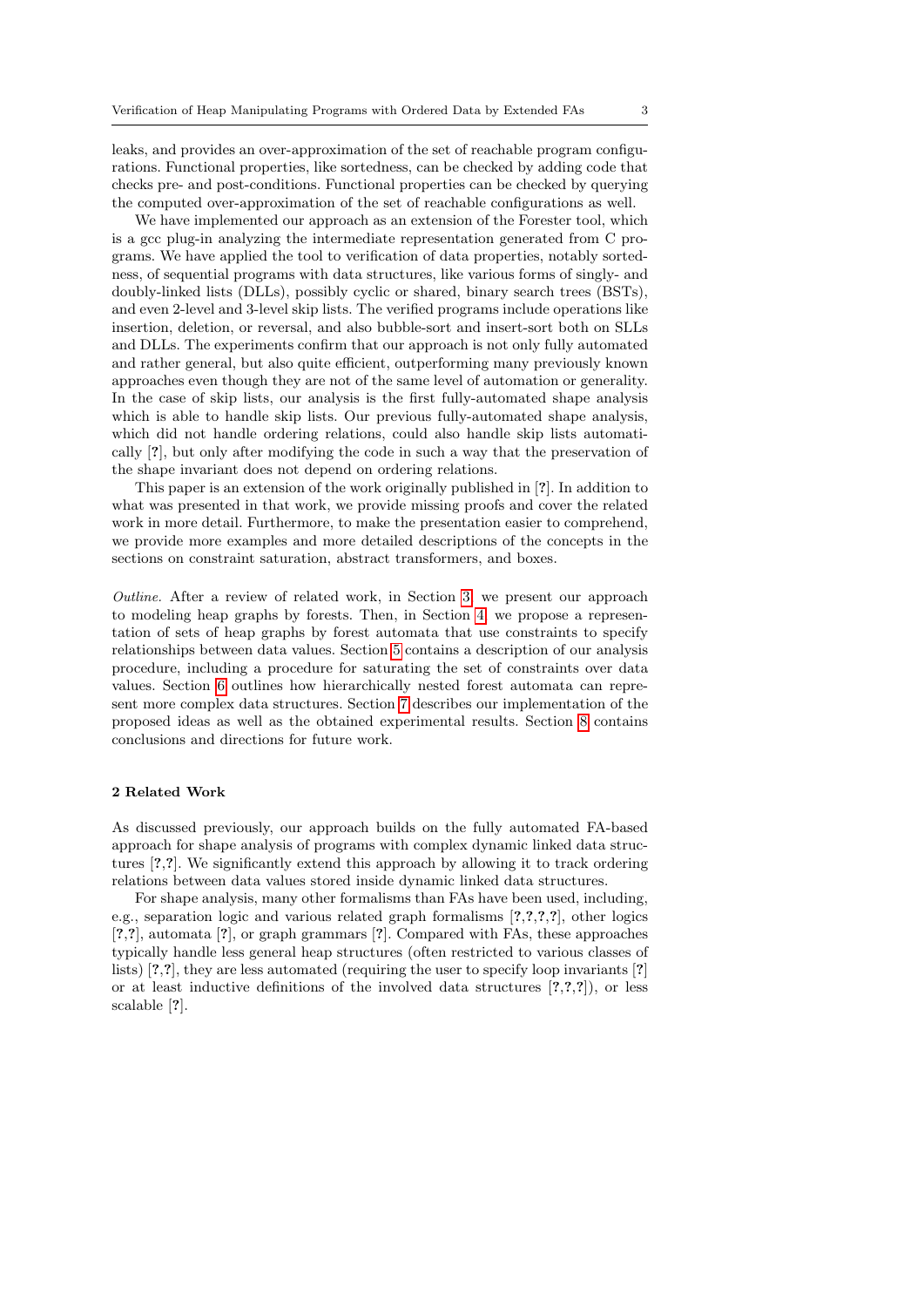Verification of properties depending on the ordering of data stored in SLLs was considered in [?], which translates programs with SLLs to counter automata. A subsequent analysis of these automata allows one to prove memory safety, sortedness, and termination for the original programs. The work is, however, strongly limited to SLLs. In this paper, we get inspired by the way that [?] uses for dealing with ordering relations on data, but we significantly redesign it to be able to track not only ordering between simple list segments but rather general heap shapes described by FAs. In order to achieve this, we had to not only propose a suitable way of combining ordering relations with FAs, but we also had to significantly modify many of the operations used over FAs.

In [?], another approach for verifying data-dependent properties of programs with lists was proposed. However, even this approach is strongly limited to SLLs, and it is also much less efficient than our current approach. In [?], concurrent programs operating on SLLs are analyzed using an adaptation of a transitive closure logic [?], which also tracks simple sortedness properties between data elements.

Verification of properties of programs depending on the data stored in dynamic linked data structures was considered in the context of the TVLA tool [?] as well. Unlike our approach, [?] assumes a fixed set of shape predicates and uses inductive logic programming to learn predicates needed for tracking non-pointer data. The experiments presented in [?] involve verification of sorting and stability properties of several programs on SLLs (merging, reversal, bubble-sort, insert-sort) as well as insertion and deletion in BSTs. We do not handle stability, but for the other properties, our approach is much faster. Moreover, for BSTs, we verify that a node is greater/smaller than all the nodes in its left/right subtrees (not just than the immediate successors as in [?]). A diffent aproach was taken in [?], where the TVLA framework is combined with predicate abstraction implemented in BLAST. The approach was experimentally run on several list-manipulating programs only.

An approach based on separation logic extended with constraints on the data stored inside dynamic linked data structures and capable of handling size, ordering, as well as bag properties was presented in [?]. Using the approach, various programs with SLLs, DLLs, and also AVL trees and red-black trees were verified. The approach, however, requires the user to manually provide inductive shape predicates as well as loop invariants. Later, the need to provide loop invariants was avoided in [?], but a need to manually provide inductive shape predicates remains.

The work considered in [?] extends the previous work [?] with data constraints. The method still needs shape invariants extended with data to be provided manually. The join and widening operations used on the shape level are extended with subsequent join and widening on the data level to cope with the data during the analysis.

Another work that targets verification of programs with dynamic linked data structures, including properties depending on the data stored in them, is [?]. It generates verification conditions in an undecidable fragment of higher-order logic and discharges them using decision procedures, first-order theorem proving, and interactive theorem proving. To generate the verification conditions, loop invariants are needed. These can either be provided manually or sometimes synthesized semi-automatically using the approach of [?]. The latter approach was successfully applied to several programs with SLLs, DLLs, trees, trees with parent pointers, and 2-level skip lists. However, for some of them, the user still had to provide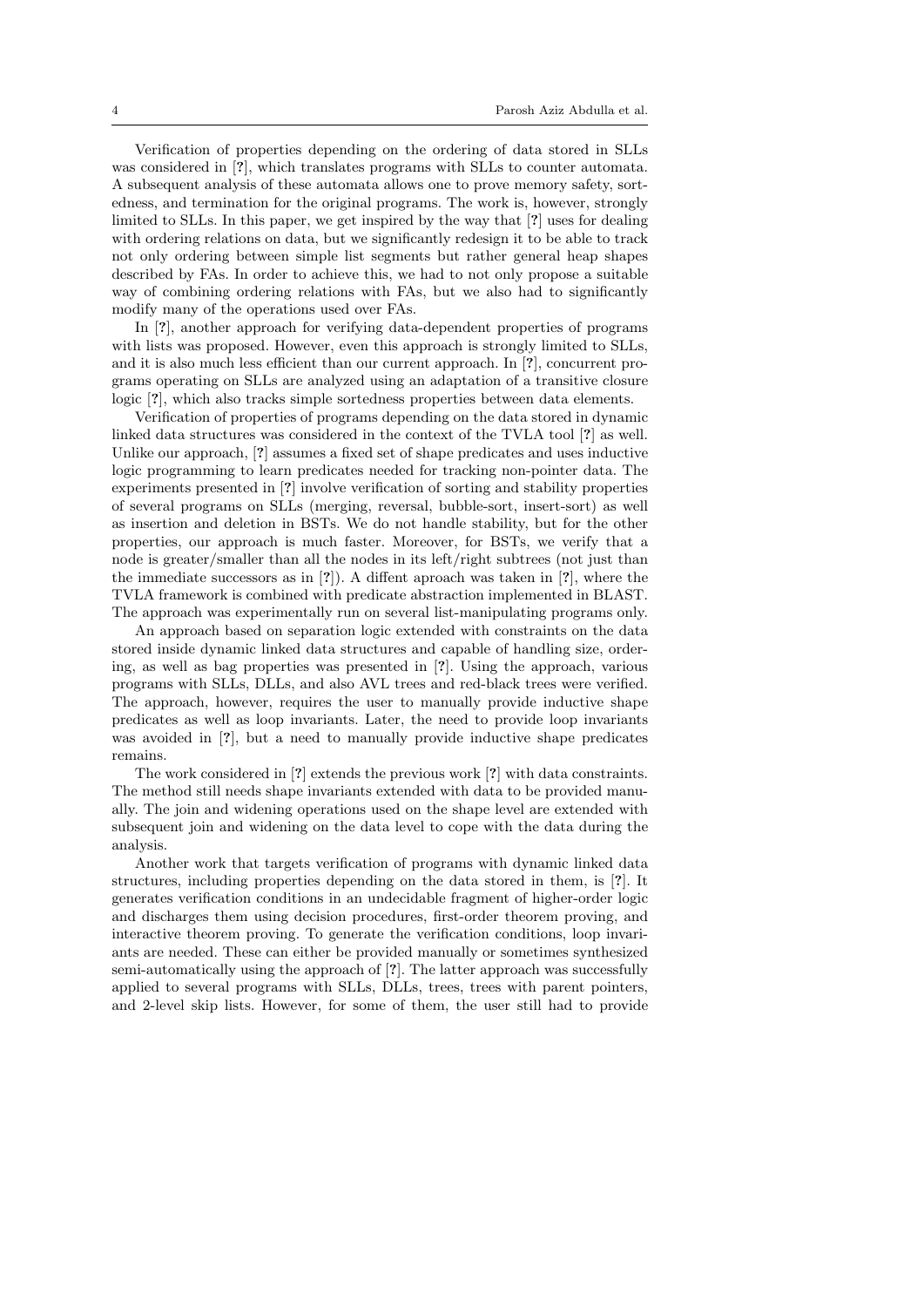```
0 Node *insert(Node *root, Data d)
\begin{array}{cc} 1 & \mathbf{f} \\ 2 & \end{array}Node* newNode = calloc(sizeof(Note));
3 newNode\rightarrowdata = d:
4 if (root == NULL) return newNode;
     Node *x = root;6 while (x \rightarrow data != newNode \rightarrow data)7 {
8 if (x→data < newNode→data)
9 if (x \rightarrow right \neq \text{NULL}) x = x\rightarrow right;10 else {
11 x \rightarrow r \text{ right} = newNode;12 break;
13 }
14 else
15 if (x \rightarrow let t \neq NULL) x = x\rightarrowleft;
16 else {
x \rightarrowleft = newNode:
18 break;
19 }
20 }
21 if (x \rightarrow data == newNode \rightarrow data) free(newNode);
_{22} \text{x} = NULL;
23 return root;<br>
24 \text{ h}24 }
```
<span id="page-4-1"></span>Fig. 1 A function which inserts a new node into a BST and returns a pointer to its root node.

some of the needed abstraction predicates. A further extension of this approach given in [?] increases the degree of automation and synthesizes the loop invariants automatically using counterexample guided refinement.

Several works, including [?], define frameworks for reasoning about pre- and post-conditions of programs with SLLs and data. Decidable fragments, which can express more complex properties on data than we consider, are identified, but the approach does not perform fully automated verification, only checking of pre-post condition pairs. Other approaches presenting various logical fragments for reasoning about heaps and the data stored in them together with decision procedures of these fragments were presented, e.g., in [?,?,?,?]. None of these approaches has been extended to a fully automatic verification method.

## <span id="page-4-0"></span>3 Programs, Graphs, and Forests

We consider sequential non-recursive C programs, operating on a set of variables and the heap, using standard commands and control flow constructs. Variables are either data variables or pointer variables. Heap cells contain zero or several selector fields and a data field. Atomic commands include tests between data variables or fields of heap cells, as well as assignments between data variables, pointer variables, or fields of heap cells. We also support commands for allocation and deallocation of dynamically allocated memory.

Fig. [1](#page-4-1) shows an example of a C function inserting a new node into a BST (recall that in BSTs, the data value in a node is larger than all the values of its left subtree and smaller than all the values of its right subtree). Variable x descends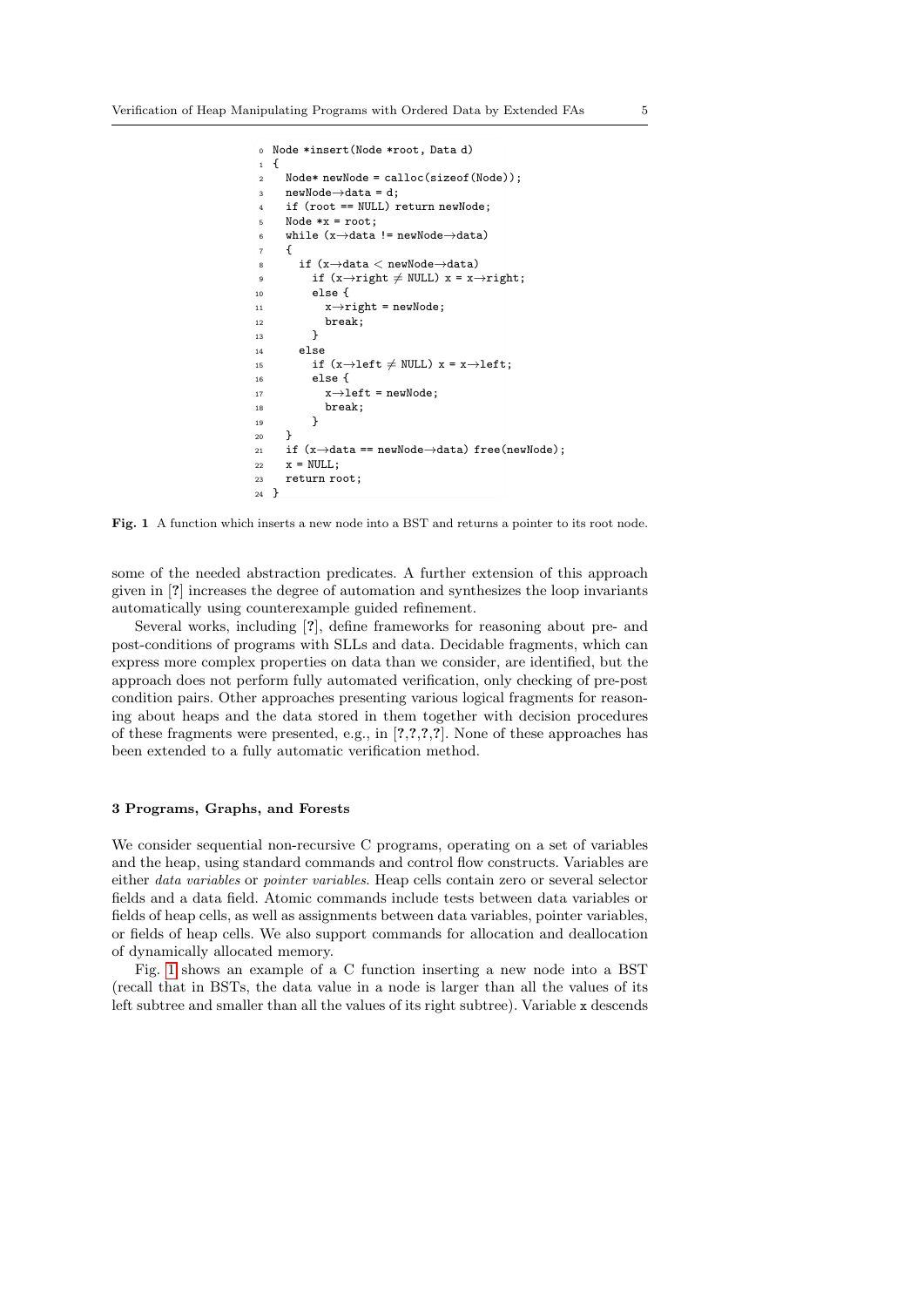the BST to find the position at which the node newNode with a new data value d should be inserted.

Configurations of the considered programs consist to a large extent of heapallocated data. A heap can be viewed as a (directed) graph whose nodes correspond to allocated memory cells. Each node contains a set of selectors and a data field. Each selector either points to another node, to the value ⊥ representing the NULL value, or is undefined. The same holds for pointer variables of the program.

We represent graphs as a composition of trees as follows. We first identify the cut-points of the graph, i.e., nodes that are either referenced by a pointer variable or by several selectors. We then split the graph into tree components such that each cut-point becomes the root of a tree component. To represent the interconnection of tree components, we introduce a set of root references, one for each tree component. After decomposition of the graph, selector fields that point to cut-points in the graph are redirected to point to the corresponding root references. Such a tuple of tree components is called a forest. The decomposition of a graph into tree components can be performed canonically as described at the end of Section [4.](#page-6-0)

Fig. [2\(](#page-6-1)a) shows a possible heap of the program in Fig. [1.](#page-4-1) Nodes are shown as circles, labeled by their data values. Selectors are shown as edges. Each selector points either to a node or to ⊥ (denoting NULL). Some nodes are labeled by a pointer variable that points to them. The node with data value 15 is a cut-point since it is referenced by variable  $x$ . Fig.  $2(b)$  shows a tree decomposition of the graph into two trees, one rooted at the node referenced by root, and the other rooted at the node pointed by x. The right selector of the root node in the first tree points to root reference  $\overline{2}$  (i denotes a reference to the *i*-th tree  $t_i$ ) to indicate that in the graph, it points to the corresponding cut-point.

Let us now formalize these ideas. We will define graphs as parameterized by a set  $\Gamma$  of selectors and a set  $\Omega$  of references. Intuitively, the references are the objects that selectors can point to, in addition to other nodes. E.g., when representing heaps,  $\Omega$  will contain the special value  $\bot$ ; in tree components,  $\Omega$  will also include root references.

We use  $f : A \rightharpoonup B$  to denote a partial function from A to B (also viewed as a total function  $f : A \to (B \cup \{\top\})$ , assuming that  $\top \notin B$ ). We assume an unbounded data domain  $\mathbb D$  with a total ordering relation  $\prec$ .

Graphs. Let  $\Gamma$  be a finite set of selectors and  $\Omega$  be a finite set of references. A graph g over  $\langle \Gamma, \Omega \rangle$  is a tuple  $\langle V_g, \text{next}_g, \lambda_g \rangle$  where  $V_g$  is a finite set of nodes (assuming  $V_g \cap \Omega = \emptyset$ , next<sub>g</sub> :  $\Gamma \to (V_g \to (V_g \cup \Omega))$  maps each selector  $a \in \Gamma$  to a partial mapping  $\operatorname{next}_{g}(a)$  from nodes to nodes and references, and  $\lambda_g : (V_g \cup \Omega) \to \mathbb{D}$  is a partial data labelling of nodes and references. For a selector  $a \in \Gamma$ , we use  $a_g$  to denote the mapping  $\operatorname{next}_g(a)$ .

*Program semantics.* A heap over  $\Gamma$  is a graph over  $\langle \Gamma, {\{\perp\}} \rangle$  where  $\perp$  denotes the null value. A *configuration* of a program with selectors  $\Gamma$  consists of a program control location, a heap g over  $\Gamma$ , and a partial valuation, which maps pointer variables to  $V_g \cup \{\perp\}$  and data variables to  $\mathbb D$ . For uniformity, data variables will be represented as pointer variables (pointing to nodes that hold the respective data values) so we can further consider pointer variables only. The dynamic behaviour of a program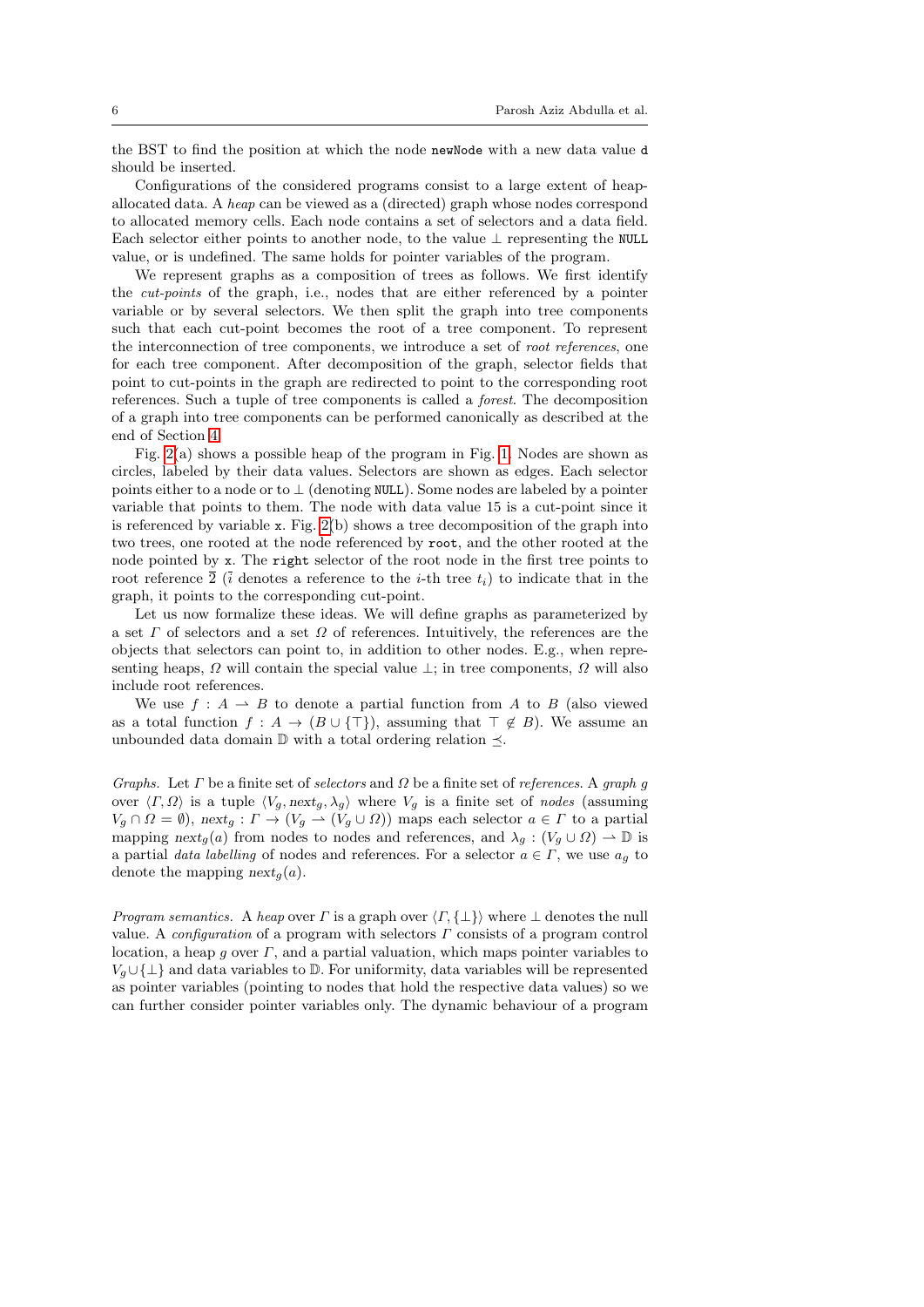

<span id="page-6-1"></span>Fig. 2 Decomposition of a graph into trees.

is given by a standard mapping from configurations to their successors, which we omit here.

Forest representation of graphs. A graph  $t$  is a tree if its nodes and selectors (i.e., not references) form a tree with a unique root node, denoted  $root(t)$ . A forest over  $\langle \Gamma, \Omega \rangle$  is a sequence  $t_1 \cdots t_n$  of trees over  $\langle \Gamma, (\Omega \oplus {\overline{1}}, \ldots, {\overline{n}}) \rangle$ . The elements in  $\{\overline{1}, \ldots, \overline{n}\}\$ are called *root references* (note that *n* must be the number of trees in the forest). A forest  $t_1 \cdots t_n$  is composable if  $\lambda_{t_k}(\overline{j}) = \lambda_{t_j}(root(t_j))$  for any  $k, j$ , i.e., the data labeling of root references agrees with that of roots. A composable forest  $t_1 \cdots t_n$  over  $\langle \Gamma, \Omega \rangle$  represents a graph over  $\langle \Gamma, \{\perp\} \rangle$ , denoted  $\otimes t_1 \cdots t_n$ , obtained by taking the union of the trees of  $t_1 \cdots t_n$  (assuming w.l.o.g. that the sets of nodes of the trees are disjoint), and connecting root references with the corresponding roots. Formally,  $\otimes t_1 \cdots t_n$  is the graph g defined by (i)  $V_g = \bigcup_{i=1}^n V_{t_i}$ , and (ii) for  $a \in I$ and  $v \in V_{t_k}$ , if  $a_{t_k}(v) \in \{\overline{1}, \ldots, \overline{n}\}\$  then  $a_g(v) = root(t_{a_{t_k}(v)})$  else  $a_g(v) = a_{t_k}(v)$ , and finally (iii)  $\lambda_g(v) = \lambda_{t_k}(v)$  for  $v \in V_{t_k}$ . We will use the following notation to talk about relations of data values of nodes within a forest. Given nodes  $u, v$  of trees  $t, t'$ , respectively, of a forest and a relation  $\sim \in \{\prec, \preceq, =, \succ, \succeq\}$ , we denote by  $u \sim_{rr} v$  that  $\lambda_t(u) \sim \lambda_{t'}(v)$  and we denote by  $u \sim_{\text{ra}} v$  that  $\lambda_t(u) \sim \lambda_{t'}(w)$  for all nodes w in the subtree of  $t'$  rooted at v. We call these two types of relationships root-root and root-all relations, respectively.

## <span id="page-6-0"></span>4 Forest Automata

A forest automaton is essentially a tuple of tree automata accepting a set of tuples of composable trees that represents a set of graphs via their forest decomposition.

Tree automata. A (finite, non-deterministic, top-down) tree automaton (TA) over  $\langle \Gamma, \Omega \rangle$  extended with data constraints is a triple  $A = (Q, q_0, \Delta)$  where Q is a finite set of *states*,  $q_0 \in Q$  is the *root state* (or initial state), denoted *root*(A), and  $\Delta$  is a set of transitions. Each transition is of the form  $q \to \overline{a}(q_1, \ldots, q_m)$ : c where  $m \geq 0$ ,  $q \in Q, q_1, \ldots, q_m \in (Q \cup \Omega), \overline{a} = a^1 \cdots a^m$  is a sequence of different symbols from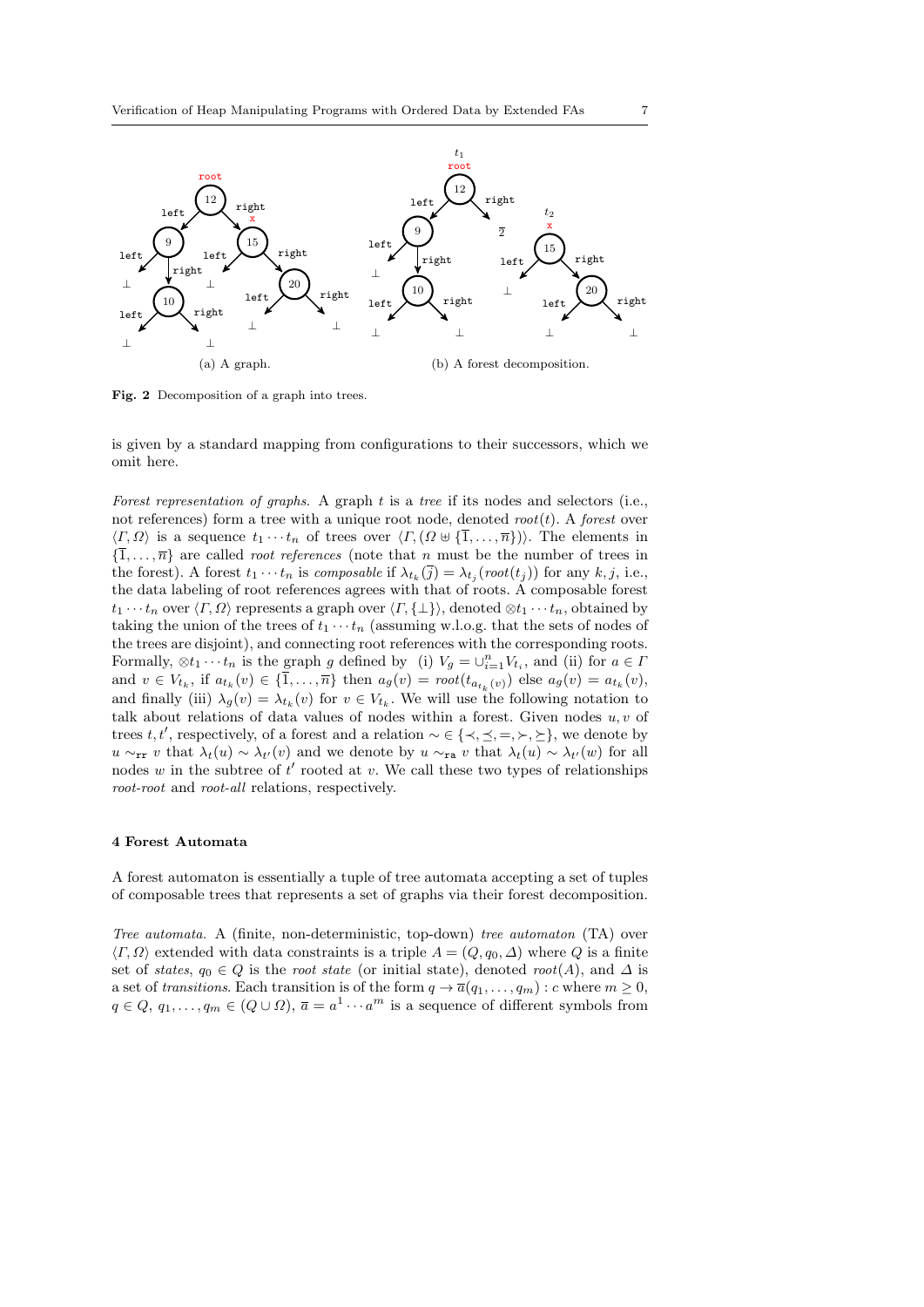Γ, and c is a set of local constraints. Each local constraint is of the form  $0 \sim_{\tau} i$ where  $\sim \in \{\prec, \preceq, \succ, \succeq\}$  (with = viewed as syntactic sugar<sup>[1](#page-7-0)</sup>),  $i \in \{1, \ldots, m\}$ , and  $x \in \{r, a\}.$ 

Intuitively, a local constraint of the form  $0 \sim_{rr} i$  associated with a transition of the form  $q \to \bar{a}(q_1,\ldots,q_m)$  of a TA  $A = (Q,q_0,\Delta)$  states that, for each tree t' accepted by A at  $q_0$ , the data value of the root of the subtree t of t' that is accepted at q is related by  $\sim$  with the data value of the root of the i-th subtree of t accepted at  $q_i$ . A local constraint of the form 0  $\sim_{\text{ra}} i$  states that, for each tree t' accepted by A, the data value of the root of the subtree t of  $t'$  that is accepted at q is related by  $\sim$  to the data values of *all* nodes of the *i*-th subtree of t accepted at  $q_i$ .

Let t be a tree over  $\langle \Gamma, \Omega \rangle$ , and let  $A = (Q, q_0, \Delta)$  be a TA over  $\langle \Gamma, \Omega \rangle$ . A run of A over t is a total map  $\rho: V_t \to Q$  where  $\rho(root(t)) = q_0$  and for each node  $v \in V_t$  there is a transition  $q \to \overline{a}(q_1,\ldots,q_m)$ : c in  $\Delta$  with  $\overline{a} = a^1 \cdots a^m$  such that (1)  $\rho(v) = q$ , (2) for all  $1 \leq i \leq m$ , we have (i) if  $q_i \in Q$ , then  $a_t^i(v) \in V_t$  and  $\rho(a_t^i(v)) = q_i$ , and (ii) if  $q_i \in \Omega$ , then  $a_t^i(v) = q_i$ , and (3) for each constraint  $0 \sim_{rx} i$ in c where  $x \in \{r, a\}$ , it holds that  $v \sim_{rx} a_t^i(v)$ . We define the *language* of A as  $L(A) = \{t \mid \text{there is a run of } A \text{ over } t\}.$ 

Example 1 BSTs, such as the tree labeled by root but without the variable x in Fig. [2\(](#page-6-1)a), are accepted by the TA over  $\langle \Gamma, \Omega \rangle$  with one state  $q_1$ , which is also the root state (denoted by  $q_1$ ), and the following four transitions:

```
q_1 \rightarrow \texttt{left}, \texttt{right}(q_1, q_1) : 0 \succ_\texttt{ra} 1, 0 \prec_\texttt{ra} 2\overline{q_1} \rightarrow left, right(\perp, q_1): 0 \prec_{\mathtt{ra}} 2q_1 \rightarrow left, right(q_1, \perp): 0 \succ_{\mathtt{ra}} 1\overline{q_1} \to left, right(\perp, \perp)
```
The local constraints of the transitions express that the data value in a node is always greater than the data values of all nodes in its left subtree and less than the data values of all nodes in its right subtree.  $\Box$ 

Forest automata. A forest automaton with data constraints (or simply a forest automaton, FA) over  $\langle \Gamma, \Omega \rangle$  is a tuple of the form  $F = \langle A_1 \cdots A_n, \varphi \rangle$  where:

- $A_1 \cdots A_n$ , with  $n \geq 0$ , is a sequence of TAs over  $\langle \Gamma, \Omega \uplus {\overline{1}, \ldots, \overline{n}} \rangle$  whose sets of states  $Q_1, \ldots, Q_n$  are mutually disjoint.
- $-\varphi$  is a set of global data constraints between the states of  $A_1 \cdots A_n$ , each of the form  $q \sim_{rr} q'$  or  $q \sim_{ra} q'$  where  $q, q' \in \bigcup_{i=1}^{n} Q_i$ , at least one of  $q, q'$  is a root state and  $\sim \in \{\prec, \preceq, \succ, \succeq\}$  (with = viewed as syntactic sugar). Intuitively,  $q \sim_{\text{rx}} q'$ says that for any two nodes  $v, v'$  in a forest accepted by q and q', respectively, data values must satisfy  $v \sim_{rx} v'$ .

A forest  $t_1 \cdots t_n$  over  $\langle \Gamma, \Omega \rangle$  is accepted by F iff there are runs  $\rho_1, \ldots, \rho_n$  such that  $\rho_i$  is a run of  $A_i$  over  $t_i$  for every  $1 \leq i \leq n$ , and for each global constraint of the form  $q \sim_{rx} q'$  where  $x \in \{r, a\}, q$  is a state of some  $A_i$  and  $q'$  is a state of some  $A_j$ , we have  $v \sim_{rx} v'$  whenever  $\rho_i(v) = q$  and  $\rho_j(v') = q'$ . The language of F, denoted as  $L(F)$ , is the set of graphs over  $\langle \Gamma, \Omega \rangle$  obtained by applying ⊗ on composable forests accepted by F. An FA F over  $\langle \Gamma, \{\perp\} \rangle$  represents a set of heaps H over  $\Gamma^2$  $\Gamma^2$ .

<span id="page-7-0"></span> $^1\,$  The use of  $\neq$  is forbidden because it would lead to a disjunction of constraints, which we do not support in this work.

<span id="page-7-1"></span><sup>&</sup>lt;sup>2</sup> Note that from the definitions of languages of TAs and FAs, the effect of the  $\sim$ <sub>ra</sub> data constraint (both local and global) is local to the TAs it is related to.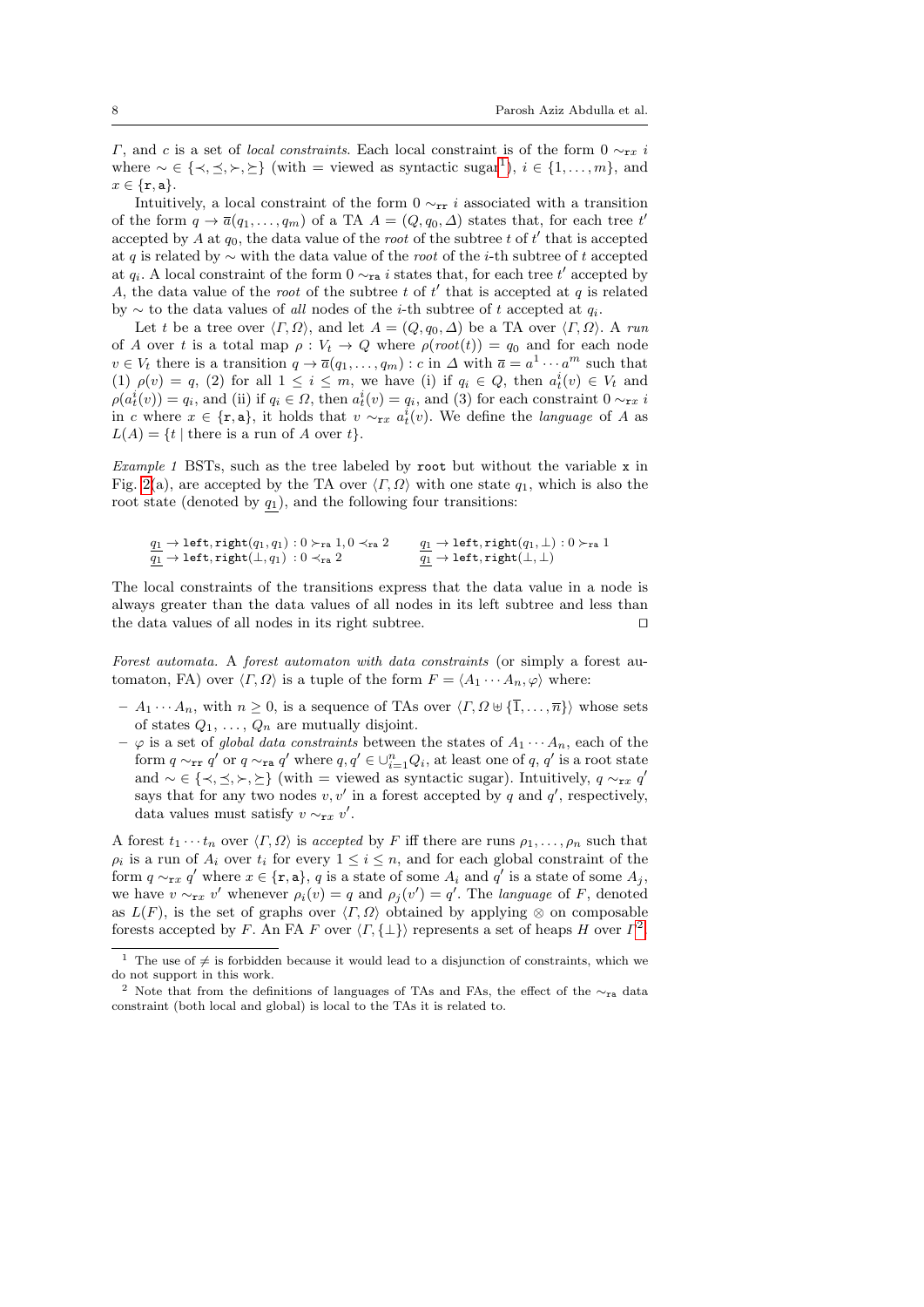$$
F = \langle A_1 A_2, \varphi \rangle
$$
  
\n
$$
\sigma(\text{root}) = 1, \sigma(x) = 2
$$
  
\n
$$
A_1: \begin{cases} \frac{q_r}{q_1} \to \text{left}, \text{right}(q_1, \overline{2}) : 0 \succ_{\text{ra}} 1, 0 \prec_{\text{ra}} 2 \\ \frac{q_2}{q_2} \to \text{left}, \text{right}(\bot, q_2) : 0 \prec_{\text{ra}} 2 \end{cases}
$$
  
\n
$$
A_2: \begin{cases} \frac{q_x}{q_2} \to \text{left}, \text{right}(\bot, q_3) : 0 \prec_{\text{ra}} 2 \\ \frac{q_x}{q_3} \to \text{left}, \text{right}(\bot, \bot) \end{cases}
$$
  
\n
$$
\varphi = \begin{cases} q_x \succ_{\text{ra}} q_r, q_3 \succ_{\text{ra}} q_r, \\ q_r \succ_{\text{ra}} q_x, q_1 \prec_{\text{ra}} q_x, q_2 \prec_{\text{ra}} q_x \end{cases}
$$

<span id="page-8-1"></span>Fig. 3 An example of an abstract configuration that is a possible representation of the concrete configuration shown in Fig. [2\(](#page-6-1)b).

Note that global constraints can imply some local ones, but they cannot in general be replaced by local constraints only. Indeed, global constraints can relate states of different automata as well as states that do not appear in a single transition and hence relate nodes which can be arbitrarily far from each other and unrelated by any sequence of local constraints.

Canonicity. In our analysis, we will represent only garbage-free heaps in which all nodes are reachable from some pointer variable by following some sequence of selectors. In practice, this is not a restriction since emergence of garbage is checked for each statement in our analysis; if some garbage arises, an error message can be issued, or the garbage removed. The representation of a garbage-free heap H as  $t_1 \cdots t_n$  can be made canonical by assuming a total order on variables and on selectors. Such an ordering induces a canonical ordering of cut-points using a depth-first traversal of  $H$  starting from pointer variables, taken in their order, and exploring  $H$  according to the order of selectors. The representation of  $H$  as  $t_1 \cdots t_n$  is called *canonical* iff the roots of the trees in  $t_1 \cdots t_n$  are the cut-points of H, and the trees are ordered according to their canonical ordering. An FA  $F =$  $\langle A_1 \cdots A_n, \varphi \rangle$  is canonicity respecting iff for all  $H \in L(F)$ , formed as  $H = \otimes t_1 \cdots t_n$ , the representation  $t_1 \cdots t_n$  is canonical. The canonicity respecting form allows us to check inclusion on the sets of heaps represented by FAs by checking inclusion component-wise on the languages of the component TAs.

## <span id="page-8-0"></span>5 FA-based Shape Analysis with Data

Our verification procedure performs a standard abstract interpretation [?]. The concrete domain in our case assigns to each program location a finite set of pairs  $\langle \sigma, H \rangle$  where the *valuation*  $\sigma$  maps every variable to  $\bot$ , a node in H, or to an undefined value, and  $H$  is a heap representing a memory configuration. On the other hand, the abstract domain maps each program location to a finite set of abstract configurations. Each abstract configuration is a pair  $\langle \sigma, F \rangle$  where  $\sigma$  maps every variable to  $\perp$ , an index of a TA in F, or to an undefined value, and F is an FA representing a set of heaps.

Example 2 Fig. [3](#page-8-1) illustrates an abstract configuration  $\langle \sigma, F \rangle$  that is a possible representation of the concrete configuration  $\langle \sigma, H \rangle$  shown in Fig. [2\(](#page-6-1)b).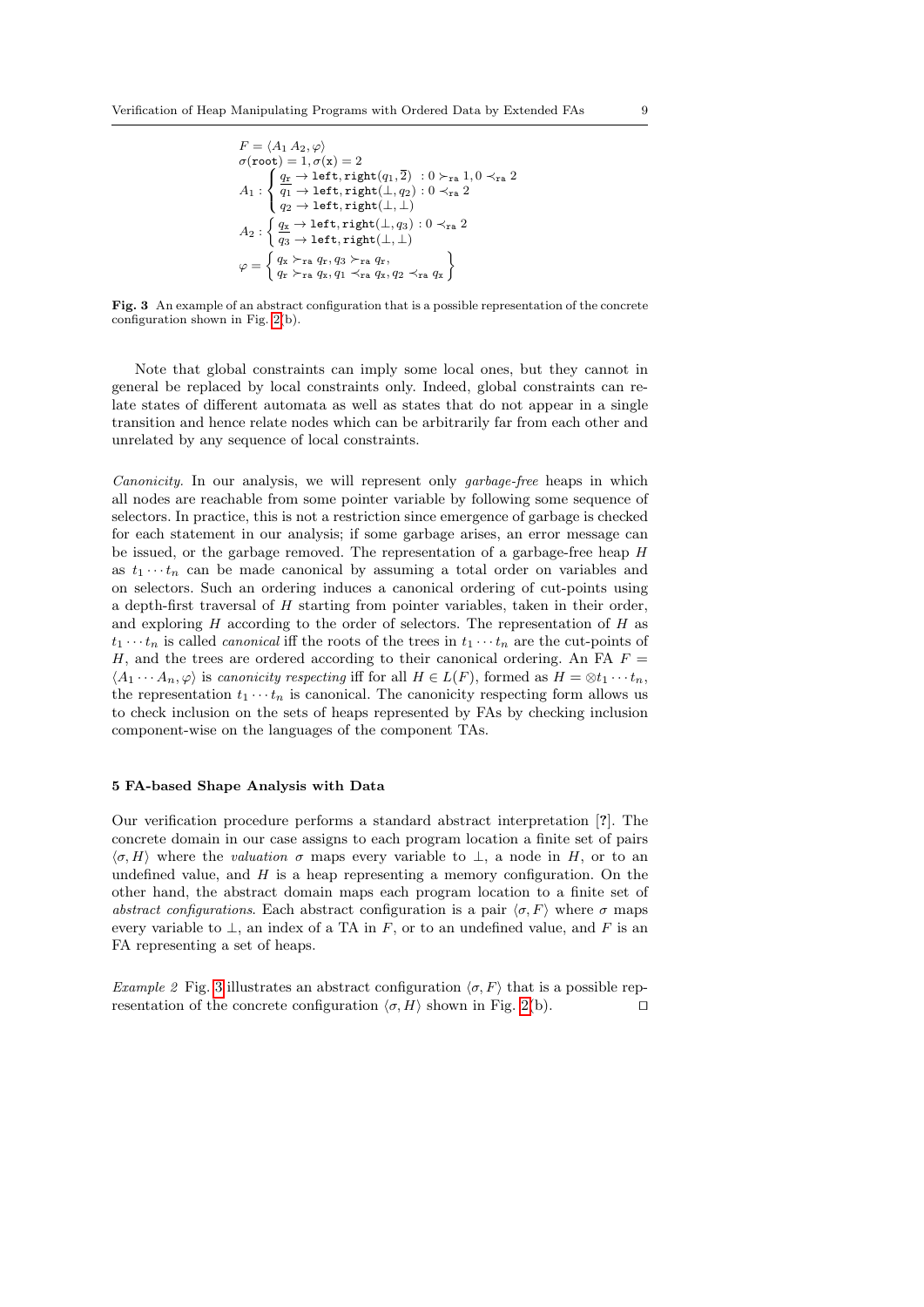The verification starts from an element in the abstract domain that represents the initial program configuration (i.e., it maps the initial program location to an abstract configuration where the heap is empty and the values of all variables are undefined, and maps non-initial program locations to an empty set of abstract configurations). The verification then iteratively updates the sets of abstract configurations at each program point until a fixpoint is reached. Each iteration consists of the following steps:

- 1. The sets of abstract configurations at each program point are updated by abstract transformers corresponding to program statements. At junctions of program paths, we take the unions of the sets produced by the abstract transformers.
- 2. At junctions that correspond to loop points, the union is followed by a widening operation and a check for language inclusion between sets of FAs in order to determine whether a fixpoint has been reached. Prior to checking language inclusion, we normalize the FAs, thereby transforming them into the canonicity respecting form, which is needed for inclusion checking as explained at the end of Section [4.](#page-6-0)

Our widening operation bounds the size of the TA that occur in abstract configurations. It is based on the framework of abstract regular (tree) model checking [?]. The widening is applied to individual TAs inside each FA and collapses states which are equivalent w.r.t. certain criteria. More precisely, we collapse TA states  $q, q'$  which are equivalent in the sense that they (1) accept trees with the same sets of prefixes of height at most  $k$  and  $(2)$  occur in isomorphic global data constraints (i.e.,  $q \sim_{rx} p$  occurs as a global constraint if and only if  $q' \sim_{rx} p$  occurs as a global constraint, for any  $p$  and  $x$ ). We use a refinement of this criterion by certain FA-specific requirements, by adapting the refinement described in [?]. Collapsing states may increase the set of trees accepted by a TA, thereby introducing overapproximation into our analysis.

At the beginning of each iteration, the FAs to be manipulated are in the saturated form, meaning that they explicitly include all (local and global) data constraints that are consequences of the existing ones. FAs can be put into a saturated form by a saturation procedure, which is performed before the normalization procedure. The saturation procedure must also be performed before applying abstract transformers that may remove root states from an FA, such as memory deallocation.

In the following subsections, we provide more detail on some of the major steps of our analysis. Section [5.1](#page-9-0) describes the constraint saturation procedure, Section [5.2](#page-13-0) describes some representative abstract transformers, Section [5.3](#page-17-0) describes normalization, and Section [5.4](#page-18-0) describes our check for inclusion.

# <span id="page-9-0"></span>5.1 Constraint Saturation

In this section, we show the saturation rules that are used to deduce new data constraints from already existing ones. The saturation rules are used in a fixed point computation to deduce both global and local constraints from global constraints, local constraints, or their combinations.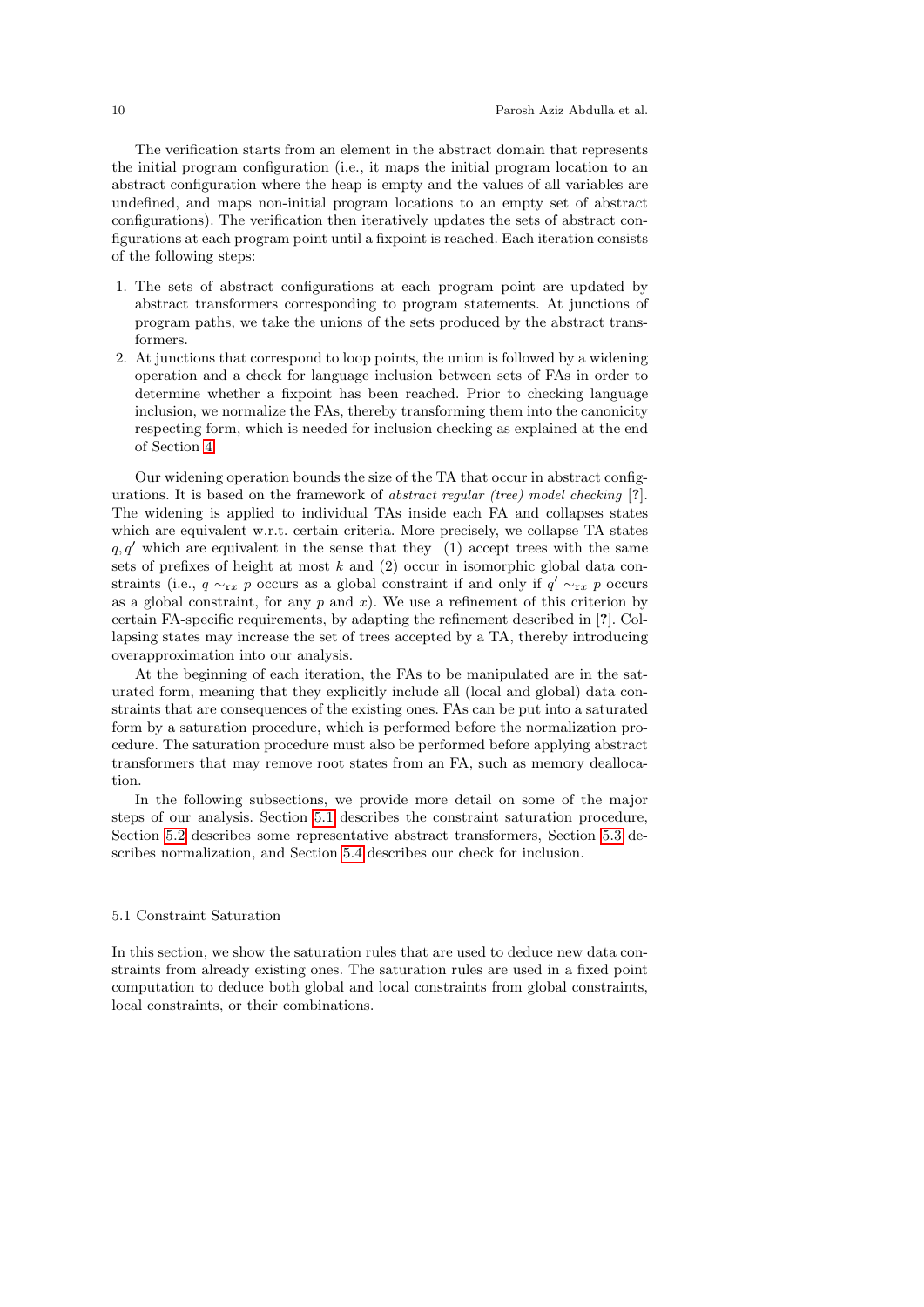|  |  | <b>Table 1</b> Rules for inferring global constraints from global constraints. |  |  |  |  |  |
|--|--|--------------------------------------------------------------------------------|--|--|--|--|--|
|--|--|--------------------------------------------------------------------------------|--|--|--|--|--|

<span id="page-10-0"></span> $q \sim_{rr} q'$  q' $\sim'_{rx} q''$  $\frac{q}{q} \frac{q}{(\infty \circ \infty')_{\mathbf{r}x} q''}$  G-Trans  $q \simeq_{rr} q$  G-REFL1  $q' \sim_{\mathtt{rr}} q$  $\frac{q \sim_{\text{rr}} q}{q \sim_{\text{rr}}^{-1} q'}$  G-Refl2  $q\sim_{\text{rr}} q'$  Leaf $(q')$  $\frac{q}{q \sim_{\text{ra}} q'}$  G-STRE  $q\sim$ ra  $q'$  $\frac{q \sim_{\text{ra}} q}{q \sim_{\text{rr}} q'}$  G-WEAK1  $q \sim_{\textbf{r}x} q'$  $\frac{q \sim_{rx} q}{q \simeq_{rx} q'}$  G-WEAK2  $\text{\tt root}(A) \sim_{\text{\tt ra}} \text{\tt root}(A') \qquad q' \in Q(A')$  $rac{q}{\operatorname{root}(A)} \sim_{\operatorname{ra}} q'$  G-RootALL<br>  $\operatorname{root}(A) \sim_{\operatorname{ra}} q'$  $x \in \{r, a\}$  $- \simeq \in {\{\preceq,\succeq\}},$ <br>  $- \sim \circ \sim'$  denotes the composition of  $\sim$  and  $\sim'$ , Leaf(q) means that q has only nullary outgoing transitions or  $q \in \Omega$ ,  $- Q(A')$  is the set of states of the TA  $A'$ , - root(A) is the root state of the TA A (likewise for  $A'$ ).

Before the description of the saturation rules, we first introduce some notation. For relations  $\sim$  and  $\sim'$  on D, let  $\sim \circ \sim'$  be the weakest relation from  $\{\prec_{rx}, \preceq_{rx}, \succ_{rx}, \succeq_{rx}\}$ , for  $x \in \{r, a\}$ , such that for all  $d_1, d_2, d_3 \in \mathbb{D}$ , it holds that  $d_1 \sim d_2 \wedge d_2 \sim' d_3 \implies d_1 \; (\sim \circ \sim') d_3.$  We write  $\sim \subseteq \sim'$  iff  $d \sim d'$  implies  $d \sim' d'$ , and we define  $\sim^{-1}$  by  $d \sim^{-1} d'$  iff  $d' \sim d$ . We say that a constraint  $q \sim'_{\rm ry} q'$  is a weakening of a constraint  $q \sim_{rx} q'$  iff it holds that  $\sim \subseteq \sim'$  and, in the case y is a (i.e., a "for all" constraint), it also holds that  $x$  is a. The saturation rules that can be used are as follows.

#### 5.1.1 Inferring global constraints from global constraints

The saturation rules for inferring global constraints from global constraints, as shown in Table [1,](#page-10-0) are based on the following principles:

- 1. properties of the ordering relations:
	- G-Trans is based on transitivity,
	- G-REFL1 and G-REFL2 are based on reflexivity of  $\preceq$  and  $\succeq$ ,
- 2. weakening of existing data constraints:
	- G-WEAK1 states that from  $q \sim_{\mathbf{ra}} q'$ , we can infer a weaker constraint  $q \sim_{\mathbf{rr}} q'$ ,
	- G-WEAK2 gives a rule for inferring the weaker constraints  $q \leq_{rx} q'$  from  $q \prec_{rx} q'$  and  $q \succeq_{rx} q'$  from  $q \succ_{rx} q'$  for any  $x \in \{r, a\},$
- 3. strengthening of existing data constraints:
	- G-STRE states that each global constraint  $q \sim_{rr} q'$  where  $q' \in Ω$  or  $q'$  has nullary outgoing transitions only can be strengthened to  $q \prec_{\text{ra}} q'$ ,
- 4. properties of the ra relation: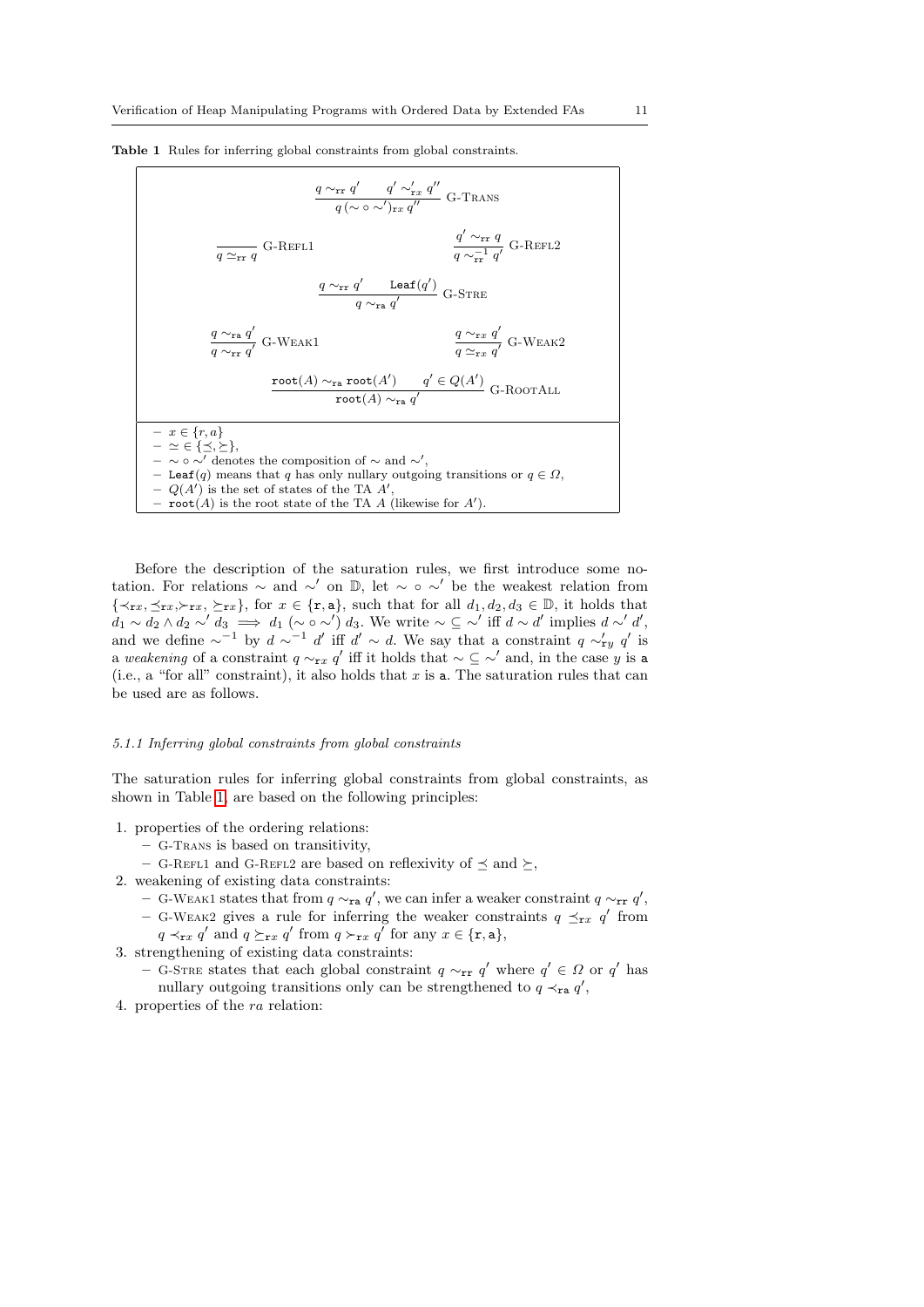Table 2 Rules for inferring local constraints from local constraints.

<span id="page-11-0"></span> $0 \sim_{\mathtt{ra}} i \in c$  $\frac{0}{0}$   $\sim_{\text{rr}} i \in c$  L-RootRoot  $0 \sim_{\mathtt{r}x} i \in c$  $\frac{0}{0} \sum_{\text{r}x} i \in c$  L-WEAK  $0 \sim_{\texttt{rr}} i \in c$  Leaf $(q_i)$  $\frac{0}{0} \sim_{\text{ra}} i \in c$  L-STRE We assume the transition  $q \to \overline{a}(q_1, \ldots, q_m)$ : c and  $1 \leq i \leq m$ ,  $- x \in \{r, a\},\$  $- \simeq \in \{\preceq, \succeq\},\$ – Leaf $\widetilde{(q)}$  is true iff q has only nullary outgoing transitions or  $q \in \Omega$ , root $(A)$  is the root state of the TA A.



<span id="page-11-1"></span>

| $\frac{q \sim_{rx} q_i}{0 \sim_{rx} i \in c}$ L-G-PROP                                      | $q_i = j \in \Omega$ $q \sim_{rx} \text{root}(A_j)$ L-G-REF<br>$0 \sim_{rr} i \in c$ |  |  |  |  |
|---------------------------------------------------------------------------------------------|--------------------------------------------------------------------------------------|--|--|--|--|
| - We assume the transition $q \to \overline{a}(q_1,\ldots,q_m)$ : c and $1 \leq i \leq m$ , |                                                                                      |  |  |  |  |
| $- x \in \{r, a\}.$                                                                         |                                                                                      |  |  |  |  |

- G-ROOTALL states for a pair of TAs A and A' of the given FA that if  $q'$  is a state of a TA A', then a global constraint  $\text{root}(A) \sim_{\text{ra}} \text{root}(A')$  will add the constraint root(A)  $\sim_{\text{ra}} q'$ .

# 5.1.2 Inferring local constraints from local constraints

The saturation rules (shown in Table [2\)](#page-11-0) which infer new local constraints from already existing ones in a transition  $q \to \overline{a}(q_1, \ldots, q_m)$ : c, s.t.  $1 \leq i \leq m$ , are based on the following:

- 1. weakening the existing constraints: if  $q \to \overline{a}(q_1, \ldots, q_m)$ : c is a transition, then – L-RootRoot weakens a ∼ra relation to a ∼rr relation,
	- L-WEAK infers the weaker constraints  $0 \leq_{rx} i$  from  $0 \leq_{rx} i$  and  $0 \geq_{rx} i$  from  $0 \succ_{rx} i$  for any  $x \in \{r, a\},\$
- 2. strengthening of existing data constraints:
	- L-STRE is used for  $q_i$  such that  $q_i$  is either in  $\Omega$  or has only nullary outgoing transitions to strengthen a constraint  $0 \sim_{rr} i$  to the constraint  $0 \sim_{ra} i$ .

## 5.1.3 Inferring local constraints from global constraints

Inference of local constraints in a transition  $q \to \overline{a}(q_1,\ldots,q_m)$ : c, s.t.  $1 \leq i \leq m$ , from global constraints is done using the rules shown in Table [3:](#page-11-1)

- L-G-Prop propagates a global constraint  $q \sim_{rx} q_i$  for states used in the same transition into a local constraint  $0 \sim_{rx} i$ ,
- L-G-Ref propagates a global constraint q ∼r<sup>x</sup> root(j) between a state q and the root state of a TA j into a local constraint  $0 \sim_{\text{ra}} i$  between q and  $q_i = j$ .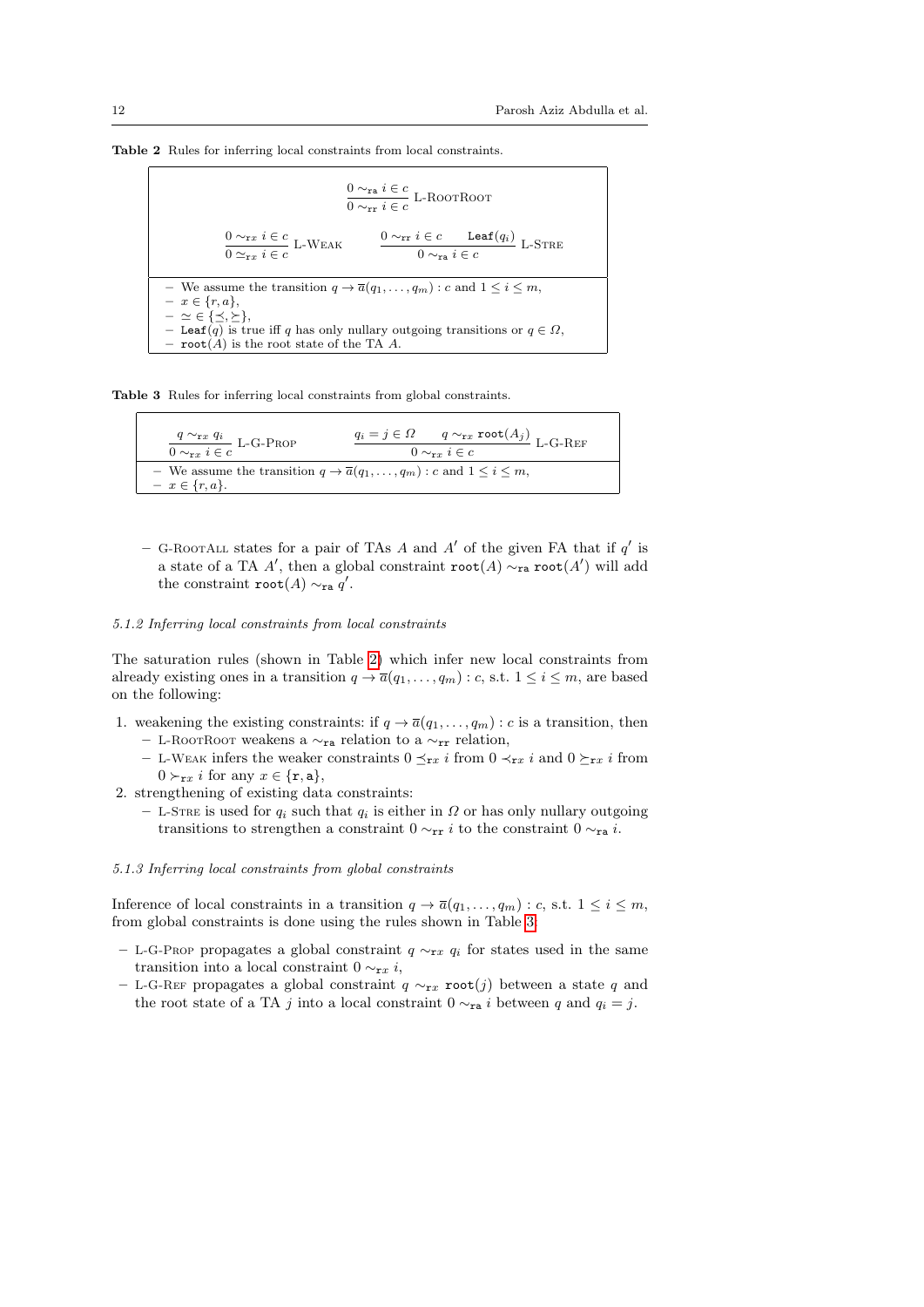### 5.1.4 Inferring global constraints from local constraints

Finally, global constraints can be inferred from existing ones by propagating them over local constraints of transitions in which the states of the global constraints occur. Since a single state may be reached in several different ways, propagation of global constraints through local constraints on all transitions arriving to the given state must be considered. If some of the ways how to get to the state does not allow the propagation, it cannot be done. Moreover, since one propagation can enable another one, the propagation must be done iteratively until a fixpoint is reached. The iterative propagation must terminate since the number of constraints that can be used is finite. The propagation of constraints between states of a TA can be performed either downwards from the root towards leaves or upwards from leaves towards the root as described below. Let p be the root state of some TA A. For each state q of A, let  $\Phi(q, p)$  be the set of global constraints between q and p. The data constraints are propagated in two directions:

Downward propagation. In the downward propagation, we simultaneously extend the sets  $\Phi(q, p)$  to larger ones  $\Psi(q, p)$  starting from the root state  $q_0$  of A and setting  $\Psi(q_0, p) = \Phi(q_0, p)$  (i.e. no constraints are added for this case). Then, for non-root states q, we extend the set of constraints in  $\Psi(q, p)$  by traversing over the transitions of A and adding constraints according to the following rules:

- − We add the constraint  $q ((\sim')^{-1} \circ \sim)_{rx} p$ , with  $x \in \{a, r\}$ , if, for every occurrence of q as  $q_i$  in any transition  $\delta = q' \rightarrow \overline{a}(q_1, \ldots, q_n)$ : c, there is a local constraint  $0 \sim'_{\text{rr}} i$  in c and a global constraint  $q' \sim_{\text{rx}} p$  in  $\Psi(q', p)$ .
- We add the constraint  $p(\sim \circ \sim')_{rx} q$ , with  $x \in \{a, r\}$ , if, for every occurrence of q as  $q_i$  in any transition  $\delta = q' \to \overline{a}(q_1, \ldots, q_n)$ : c, there is a local constraint  $0 \sim'_{rx} i$  in c and a global constraint  $p \sim_{ry} q'$  in  $\Psi(q', p)$  with  $y \in \{\texttt{a}, \texttt{r}\}.$
- We add the constraint  $p \sim_{\mathbf{ra}} q$  if, for every occurrence of q as  $q_i$  in any transition  $\delta = q' \rightarrow \overline{a}(q_1,\ldots,q_n) : c$ , it holds that  $p \sim_{\text{ra}} q'$  is in  $\Psi(q',p)$ .

Intuitively, the first two cases use transitivity to propagate a constraint involving q' to a constraint involving  $q_i$ ; the last case uses the semantics of  $p \sim_{\text{ra}} q'$ .

Upward propagation. The upward propagation can be defined analogously. Already existing sets of constraints  $\Phi(q, p)$  can be extended to sets  $\Psi(q, p)$  by traversing over the transitions of A and adding constraints according to the following rules:

- We add the constraint  $p \sim_{\text{ra}} q$  if there is the constraint  $p \sim_{\text{rr}} q$  is in  $\Psi(q, p)$ , and for every transition  $\delta = q \to \overline{a}(q_1, \ldots, q_n)$ : c it holds that  $p \sim_{\text{ra}} q_i \in \Psi(q_i, p)$  for every  $1 \leq i \leq n$ .
- We add the constraint  $q(\sim' \circ \sim)_{rx} p$ , with  $x \in \{\texttt{a}, \texttt{r}\}\)$ , if there is no nullary transition going from q and for every transition  $\delta = q \rightarrow \overline{a}(q_1, \ldots, q_n)$ : c, there are the constraints  $0 \sim'_{rr} i$  in c and  $q_i \sim_{rx} p$  in  $\Psi(q_i, p)$  for some  $1 \leq i \leq n$ .
- − We add the constraint  $p(\sim o(\sim')^{-1})_{rr} q$ , with  $x \in \{a, r\}$ , if there is no nullary transition going from q and for every transition  $\delta = q \to \overline{a}(q_1, \ldots, q_n)$ : c, there are the constraints  $0 \sim'_{rr} i$  in c and  $p \sim_{rx} q_i$  in  $\Psi(q_i, p)$  for some  $1 \leq i \leq n$ .

Proposition 1 The constraint saturation process always terminates.

Proof Follows from the facts that the maximum number of constraints in an FA is finite and that adding a new constraint is a monotone operation.  $\Box$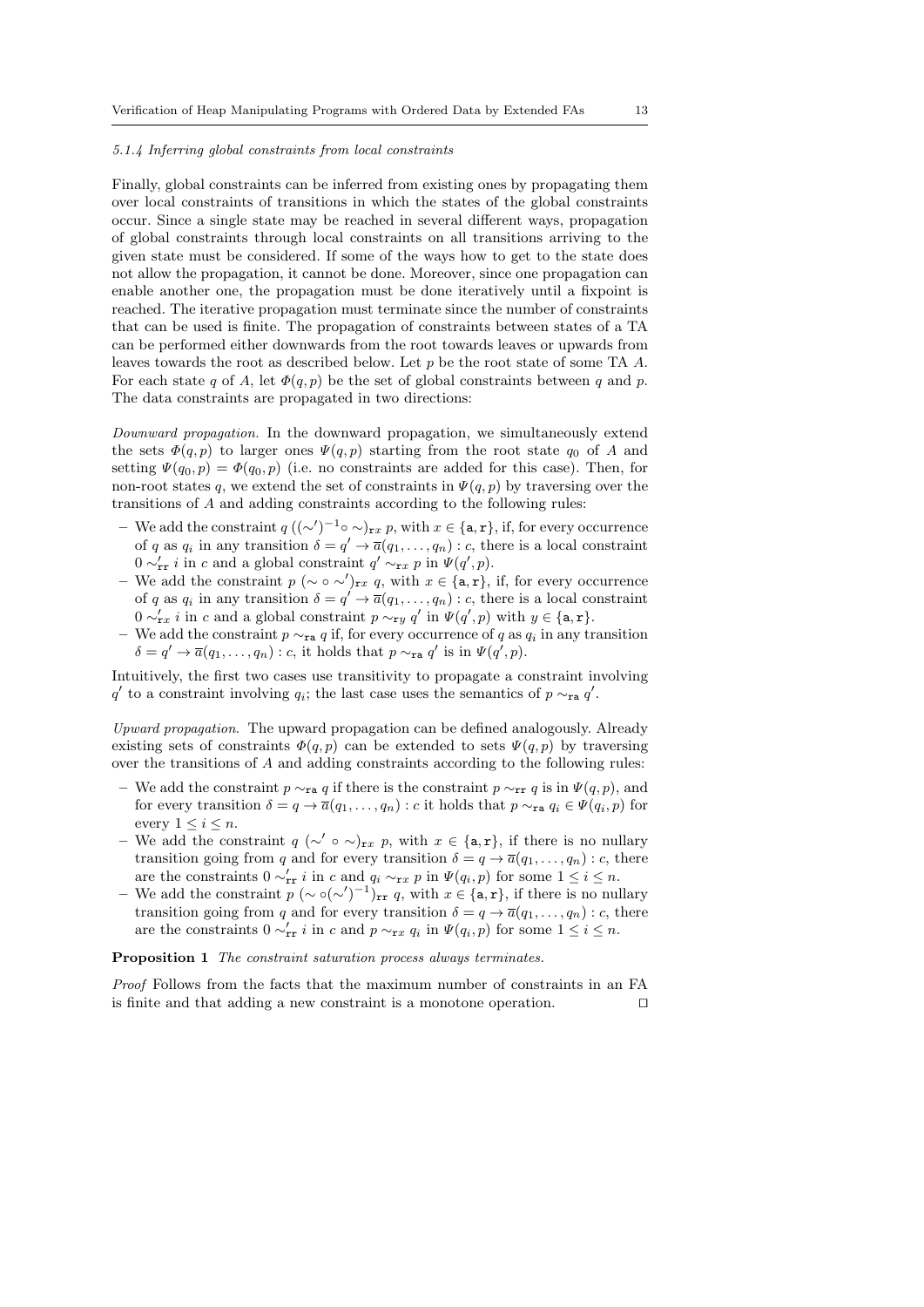### <span id="page-13-0"></span>5.2 Abstract Transformers

For each operation op in the intermediate representation of the analysed program corresponding to the function  $f_{op}$  on concrete configurations  $\langle \sigma, H \rangle$ , we define an abstract transformer  $\tau_{\rm op}$  on abstract configurations  $\langle \sigma, F \rangle$  such that the result of  $\tau_{\text{op}}(\langle \sigma, F \rangle)$  denotes the set  $\{f_{\text{op}}(\langle \sigma, H \rangle) | H \in L(F)\}\)$ . The abstract transformer  $\tau_{\text{op}}$ is applied separately for each pair  $\langle \sigma, F \rangle$  in an abstract configuration. Note that all our abstract transformers  $\tau_{op}$  are exact.

Below, we present the abstract transformers corresponding to some of the operations on abstract states of the form  $\langle \sigma, F \rangle$ —the rest of the transformers is analogous. For simplicity of the presentation, we assume that for all TAs  $A_i$  in  $F$ , (a) the root state of  $A_i$  does not appear on the right-hand side of any transition, and (b) it occurs on the left-hand side of exactly one transition. It is easy to see that any TA can be transformed into this form. Indeed, in order to transform a TA  $A = \langle Q, q_f, \Delta \rangle$  from an FA F into the form where  $q_f$  does not appear on the right-hand side of any transition and appears on the left-hand side of exactly one transition, we may perform the following sequence of actions:

- 1. create a copy  $q'_f$  of  $q_f$ , which replaces  $q_f$  on the right-hand side of all transitions,
- 2. duplicate all transitions from  $q_f$  to become transitions also from  $q_f'$  (while again substituting any occurrence of  $q_f$  with  $q_f'$ ),
- 3. split A into several TAs, one for each transition from the accepting state  $q_f$ , creating several copies of the FA  $F$  that contains  $A$ , and
- 4. adapt the local and global constraints by duplicating them whenever some state is duplicated.

An example of this transformation, which basically unfolds once all loops on  $q_f$ , will be given in Example [3](#page-14-0) below.

We now introduce some common notation and operations for the below presented transformers. We use  $A_{\sigma(x)}$  and  $A_{\sigma(y)}$  to denote the TA pointed by variables x and y, respectively, and  $q_x$  and  $q_y$  to denote the root states of these TAs. Let  $q_{y} \rightarrow \bar{a}(q_{1},...,q_{i},...,q_{m})$ : c be the unique transition from  $q_{y}$ . Before describing the actual update, let us first define how to split a TA.

The operation of *splitting* a TA  $A_{\sigma(y)}$  at the *i*-th position, for  $1 \leq i \leq m$ , is described by the following sequence of operations:

- 1. First, a new TA  $A_k$  is appended to F such that  $A_k$  is a copy of  $A_{\sigma(y)}$  but with  $q_i$  as the root state.
- 2. Second, the root transition in  $A_{\sigma(y)}$  is changed to  $q_y \to \overline{a}(q_1,\ldots,\overline{k},\ldots,q_m)$ : c' where c' is obtained from c by replacing any local constraint of the form  $0 \sim_{rx} i$ by the global constraint  $q_{\text{y}} \sim_{\text{rx}} root(A_k)$ .
- 3. Global data constraints are adapted as follows: For each constraint  $q \sim_{xx} p$ where q is in  $A_{\sigma(y)}$  such that  $q \neq q_y$ , a new constraint  $q' \sim_{rx} p$  is added, where q' is the version of q in  $A_k$ . Likewise, for each constraint q ∼rx p where p is in  $A_{\sigma(y)}$  such that  $p \neq q_y$ , a new constraint  $q \sim_{rx} p'$  is added (again, p' is the version of p in  $A_k$ ). Finally, for each constraint of the form  $p \sim_{\text{ra}} q_y$ , a new constraint  $p \sim_{\text{ra}} root(A_k)$  is added.

An example of the splitting step is given in Example [3](#page-14-0) below.

In what follows, we assume that sel is represented by  $a^i$  in the sequence  $\overline{a} = a^1 \cdots a^m$  so that  $q_i$  corresponds to the target of sel. Before performing the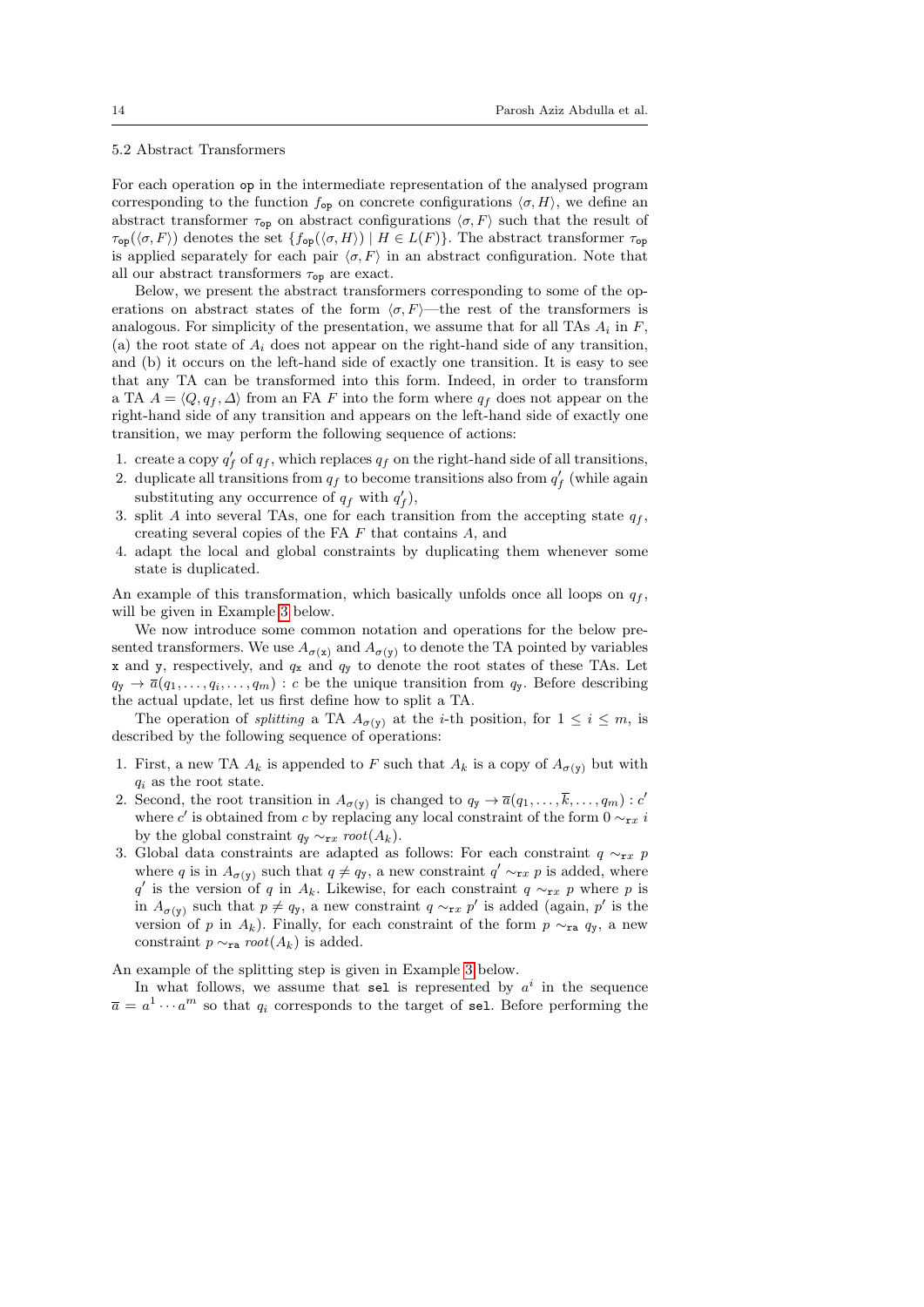actual update, we check whether the operation to be performed tries to dereference a pointer to  $\perp$  or to an undefined value, in which case we stop the analysis and report an error. Otherwise, we continue by performing one of the following actions, depending on the particular statement.

- $x = \text{malloc}()$  We extend F with a new TA  $A_{new}$  containing one state and one transition where all selector values are undefined and assign  $\sigma(\mathbf{x})$  to the index of  $A_{new}$  in  $F$ .
- $x = y$ ->sel If  $q_i$  is a root reference (say, j), it is sufficient to change the value of  $\sigma(\mathbf{x})$  to j. Otherwise, we split  $A_{\sigma(\mathbf{y})}$  at the *i*-th position (creating  $A_k$ ) and assign k to  $\sigma(\mathbf{x})$ .
- y->sel = x If  $q_i$  is a state, then we split  $A_{\sigma(y)}$  at the *i*-th position. Then we put  $\sigma(\mathbf{x})$  to the *i*-th position in the right-hand side of the root transition of  $A_{\sigma(\mathbf{y})}$ ; this is done both if  $q_i$  is a state and if  $q_i$  is a root reference. Any local constraint in c of the form  $0 \sim_{rx} i$  which concerns the removed root reference  $q_i$  is then removed from c.
- y->data = x->data First, we remove any local constraint that involves  $q_y$  or a root reference to  $A_{\sigma(y)}$ . Then, we add a new global constraint  $q_y =$ <sub>rr</sub>  $q_x$ , and we also keep all global constraints of the form  $q' \sim_{rx} q_y$  if  $q' \sim_{rr} q_x$  is implied by the constraints obtained after the update.
- y->data ∼ x->data (where  $\sim \in \{\prec, \prec, \succ, \succ\}$ ) First, we execute the saturation procedure in order to infer the strongest constraints between  $q_y$  and  $q_x$ . Then, if there exists a global constraint  $q_y \sim' q_x$  that implies  $q_y \sim q_x$  (or its negation), we return true (or false). Otherwise, we copy  $\langle \sigma, F \rangle$  into two abstract configurations:  $\langle \sigma, F_{true} \rangle$  for the *true* branch and  $\langle \sigma, F_{false} \rangle$  for the *false* branch. Moreover, we extend  $F_{true}$  with the global constraint  $q_y \sim q_x$  and  $F_{false}$  with its negation.

 $x = y$  or  $x = NULL$  We simply update  $\sigma$  accordingly.

- free(y) First, we split  $A_{\sigma(y)}$  at all j-th positions,  $1 \leq j \leq m$ , that appear in its root transition, then we remove  $A_{\sigma(y)}$  from F and set  $\sigma(y)$  to undefined. However, to keep all possible data constraints, before removing  $A_{\sigma(y)}$ , the saturation procedure is executed. After the action is done, every global constraint involving  $q_{\rm v}$  is removed.
- $x == y$  This operation is evaluated simply by checking whether  $\sigma(x) = \sigma(y)$ . If  $\sigma(x)$  or  $\sigma(y)$  is undefined, we assume both possibilities.

After the update, we check that all TAs in  $F$  are referenced, either by a variable or from a root reference, otherwise we report an emergence of garbage.

<span id="page-14-0"></span>Example 3 We now present the computation of the abstract configuration that results from executing the program statements which appear at line 9 of the program in Fig. [1](#page-4-1) when starting from the abstract configuration described in Fig.  $4(a)$  (for the sake of brevity, we leave out the newNode variable and the corresponding TA from the example). In order to compute this abstract configuration, a sequence of two statements including the test statement  $x$ ->right  $\neq$  NULL and the update statement  $x = x$ ->right is executed. First, the test statement  $x$ ->right  $\neq$  NULL is executed in the following two steps:

1. As can be seen from the FA  $F_a$  from Fig. [4\(](#page-15-0)a) encoding BSTs, the root state  $q_1$  of  $A_{a1}$  (the only TA of  $F_a$ ) occurs on the right-hand side of three transitions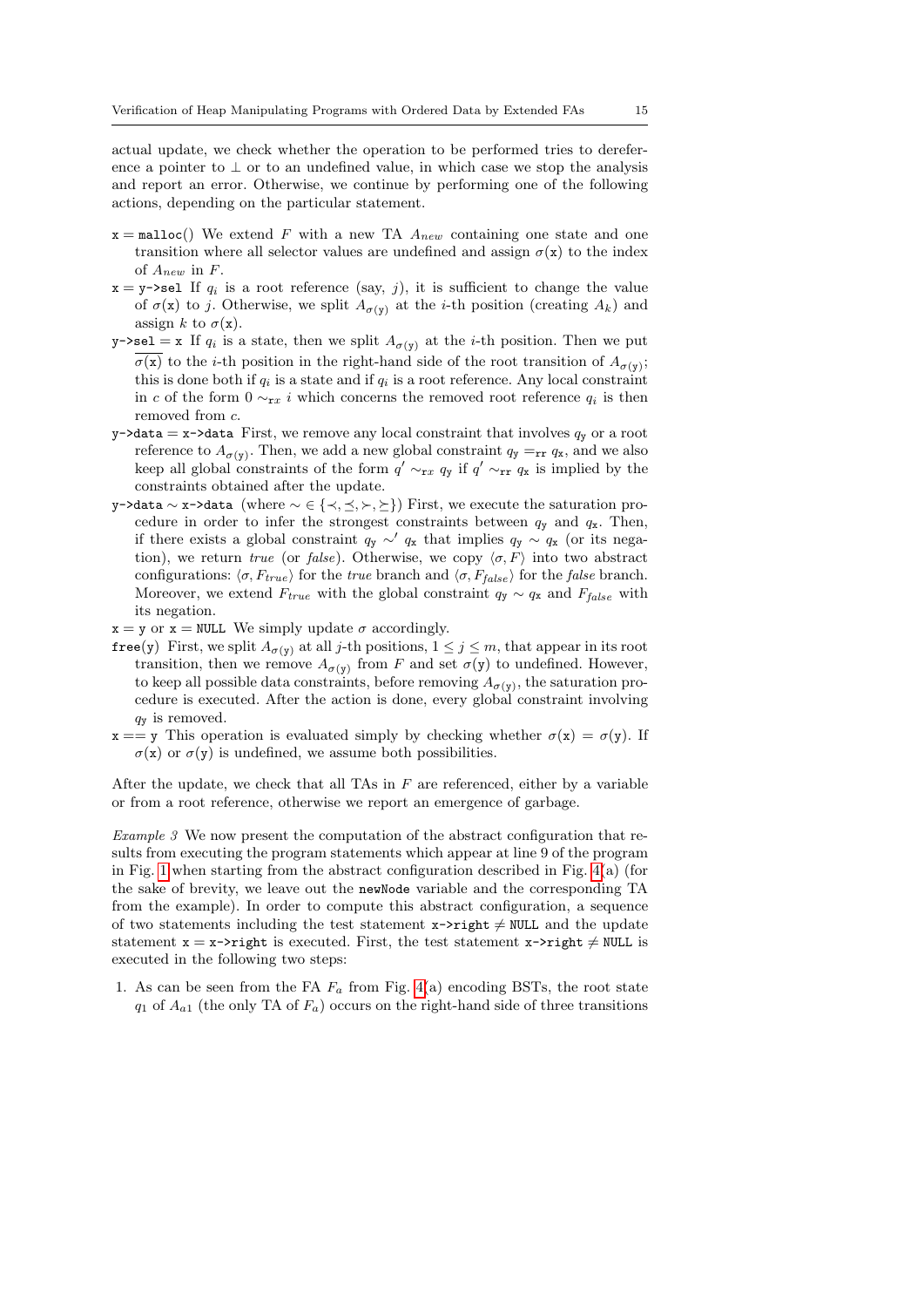

a) An example abstract configuration at line 9 of the program in Fig. [1.](#page-4-1) The abstract configuration represents a set of BSTs (l, r abbreviates left, right).



b) An intermediate state of a transformation of the forest automaton  $F_a$  from (a) into the form with a single root transition.

<span id="page-15-0"></span>Fig. 4 An example of a transformation of an FA into the form with a single root transition.

of  $A_{a1}$ , and we will therefore create a state  $q'_1$ , a copy of  $q_1$ , and duplicate to  $q'_1$  the four transitions leaving from  $q_1$  (the resulting intermediate FA  $F_b$  can be seen in Fig. [4\(](#page-15-0)b)). Then, for each transition  $t \in \{1b, 2b, 3b, 4b\}$  leaving from  $q_1$  in  $A_{1b}$ , we create a copy of the intermediate FA called  $F_c, F_d, F_e$ , and  $F_f$ . From the obtained TA  $A_{1c}$ ,  $A_{1d}$ ,  $A_{1e}$ , and  $A_{1f}$ , we subsequently remove all transitions leaving from  $q_1$  other than t, resulting in the four FAs in Fig. [5.](#page-16-0)

2. The next step is to remove configurations where the root transition of the TA pointed by x contains  $\perp$  at the the second position of the right-hand side since they do not meet the condition  $x$ ->right  $\neq$  NULL (they will be processed in the else branch). Due to this, the abstract configurations with the FAs  $F_e$  and  $F_f$ are removed.

Second, the update statement  $x = x$ ->right is executed on the abstract configurations shown in Fig. [5\(](#page-16-0)a) and Fig. [5\(](#page-16-0)b). Here, we show the steps only for the abstract configuration from Fig.  $5(a)$ , the other one could be computed in a similar manner. The resulting abstract configuration is shown in Fig. [6.](#page-17-1)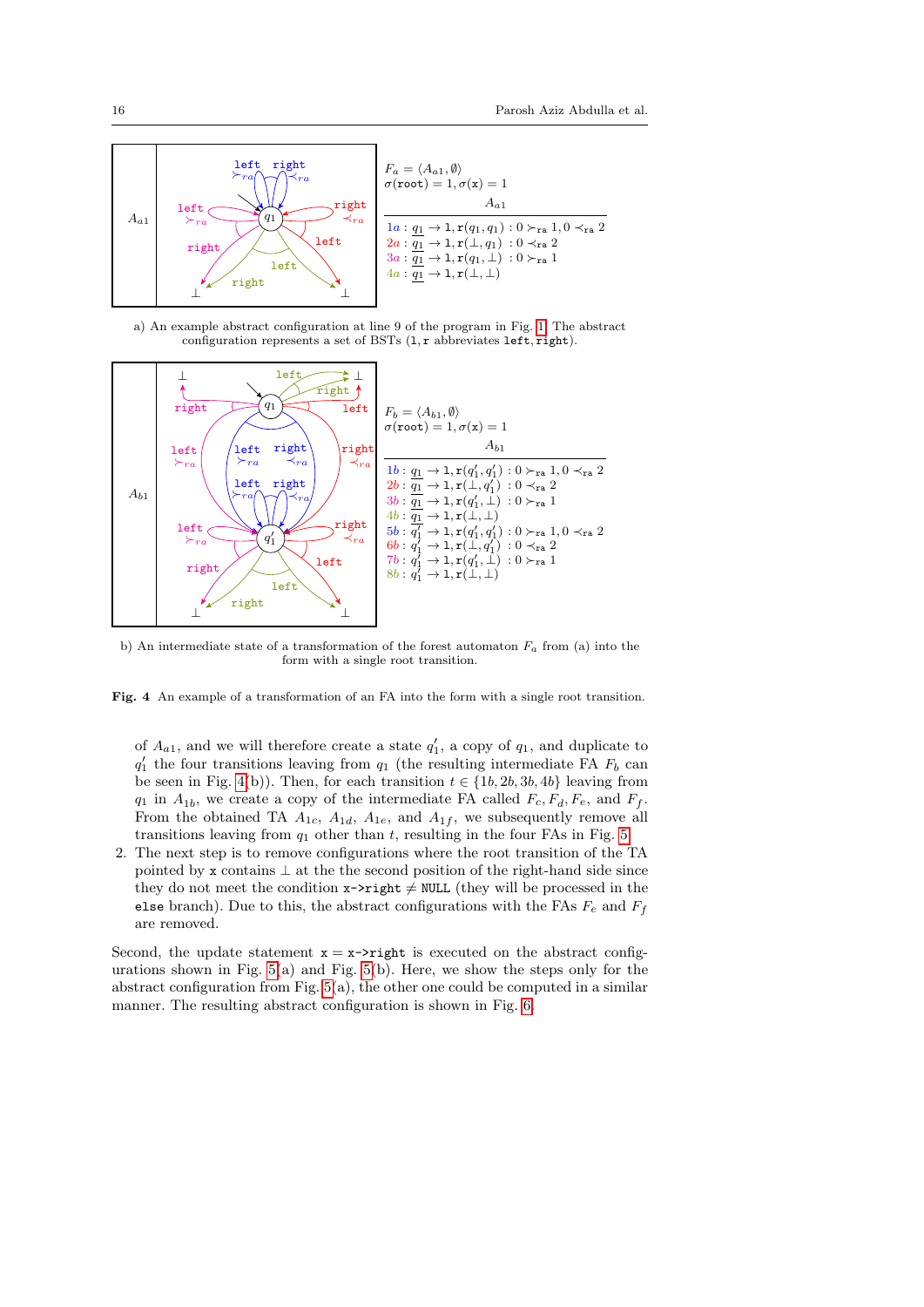<span id="page-16-0"></span>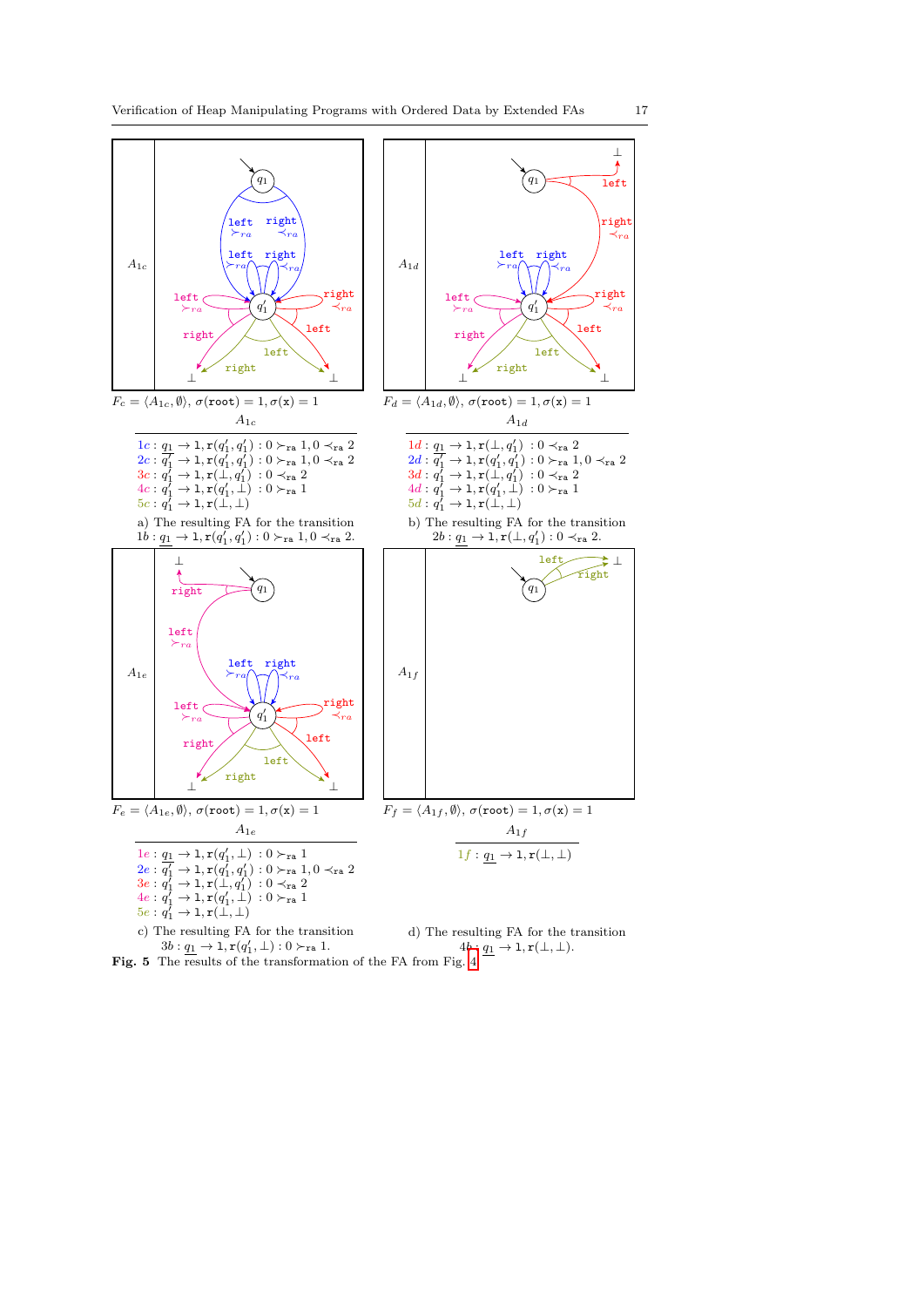

<span id="page-17-1"></span>Fig. 6 The FA obtained from  $F_c$  from Fig. [5\(](#page-16-0)a) by splitting  $A_{1c}$  at the second position.

- 1. The first step is to compute the new FA resulting from splitting the root transition 1c of the TA  $A_{1c}$  in the FA  $F_c$  in Fig. [5\(](#page-16-0)a) at the second position, yielding the FA  $F_g$ . First, we create the TA  $A_{2g}$  from  $A_{1c}$  by copying it, renaming  $q'_1$  to  $q_2$ , and making the state  $q_2$  the root state (note that  $q_1$  becomes unreachable in  $A_{2g}$ , and so we discard it). Then, we copy  $A_{1c}$  to  $A_{1g}$  and change the root transition 1c of  $A_{1g}$  by replacing the state  $q'_1$  at the second position of its tuple of children states (corresponding to the selector right) by  $\overline{2}$  and add the global constraint  $q_1 \prec_{\text{ra}} q_2$ .
- 2. The second step is to update the *valuation*  $\sigma$  of both abstract configurations to  $\sigma := \sigma\{x \mapsto 2\}$  meaning that x will point to roots of BSTs accepted by  $A_{2g}$ whereas  $\sigma$ (root) is kept unchanged.

# <span id="page-17-0"></span>5.3 Normalization

Normalization transforms an FA  $F = (A_1 \cdots A_n, \varphi)$  into a canonicity respecting FA in three major steps:

1. First, we transform F into a form in which roots of trees of accepted forests correspond to cut-points in a uniform way. In particular, for all  $1 \leq i \leq n$  and all accepted forests  $t_1 \cdots t_n$ , one of the following holds: (a) If the root of  $t_i$  is the j-th cut-point in the canonical ordering of an accepted forest, then it is the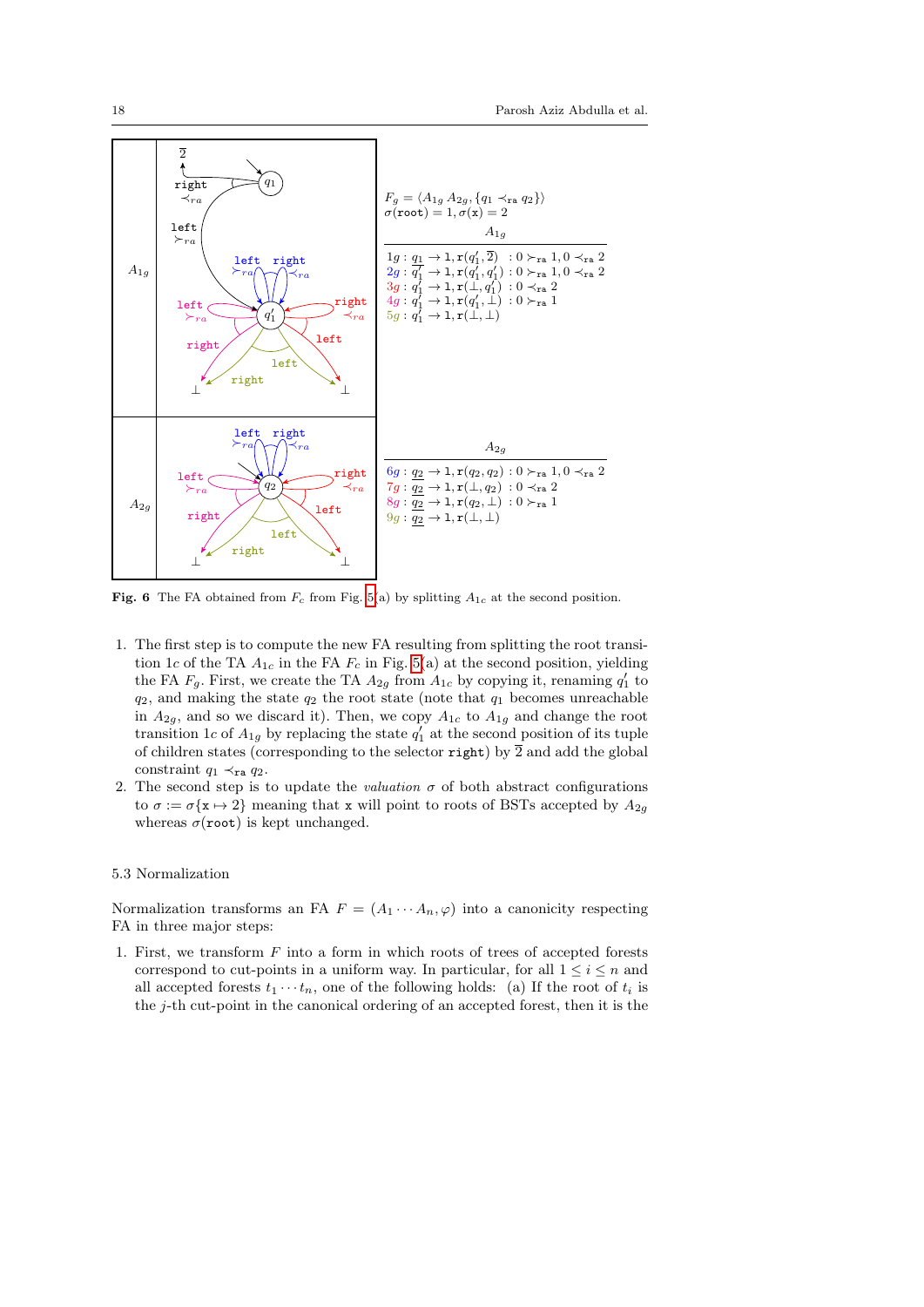j-th cut-point in the canonical ordering of all accepted forests. (b) Otherwise the root of  $t_i$  is not a cut-point of any of the accepted forests.

- 2. Then we merge TAs so that the roots of trees of accepted forests are cut-points only, which is described in detail below.
- 3. Finally, we reorder the TAs according to the canonical ordering of cut-points (which are roots of the accepted trees).

Our procedure is an augmentation of that in [?] used to normalize FAs without data constraints. The difference, which we describe below, is an update of data constraints while performing Step 2.

In order to minimize a possible loss of information encoded by data constraints, Step 2 is preceded by saturation (Section [5.1\)](#page-9-0). Then, for all  $1 \leq i \leq n$  such that roots of trees accepted by  $A_i = (Q_A, q_A, \Delta_A)$  are not cut-points of the graphs in  $L(F)$  and such that there is a TA  $B = (Q_B, q_B, \Delta_B)$  that contains a root reference to  $A_i$ , Step 2 performs the following. The TA  $A_i$  is removed from  $F$ , the data constraints between  $q_A$  and non-root states of F are removed from  $\varphi$ , and  $A_i$  is connected to  $B$  at the places where  $B$  refers to it. In detail,  $B$  is replaced by the TA  $(Q_A \cup Q_B, q_B, \Delta_{A+B})$  where  $\Delta_{A+B}$  is constructed from  $\Delta_A \cup \Delta_B$  by modifying every transition  $q \to \overline{a}(q_1,\ldots,q_m)$ :  $c \in \Delta_B$  as follows:

- 1. all occurrences of  $\overline{i}$  among  $q_1, \ldots, q_m$  are replaced by  $q_A$ , and
- 2. for all  $1 \leq k \leq m$  s.t.  $q_k$  can reach  $\overline{i}$  by following top-down a sequence of the original rules of  $\Delta_B$ , the constraint 0  $\sim$ ra k is removed from c unless  $q_k \sim_{\text{ra}} q_A \in \varphi$  or  $q_k = \overline{i}$  and  $q \sim_{\text{ra}} q_A \in \varphi$ .

Example 4 In this example, we show normalization of the FA in a possible abstract configuration after the execution of line 22 in the program in Fig. [1.](#page-4-1) The abstract configuration can be seen in Fig.  $7(a)$ . Because the roots of the trees accepted by the TA  $A_{2h}$  do not correspond to the cut-points of the graphs in  $L(F_h)$ , we join  $A_{1h}$  and  $A_{2h}$  in the following way. First, the states and transitions of  $A_{2h}$ are copied to  $A_{1h}$  and the root state of  $A_{2h}$  substitutes the reference  $\overline{2}$  in the transition 1h of  $A_{1h}$ . Afterwards, the TA  $A_{2h}$  is removed together with the global data constraint  $q_1 \prec_{\text{ra}} q_2$  from the FA. The constraint  $0 \prec_{\text{ra}} 2$  is not removed from the root transition 1h because  $q_1 \prec_{\text{ra}} q_2$  was in the set of global data constraints of  $F_h$  before normalization and, therefore, 0  $\prec_{\text{ra}} 2$  will still hold. The resulting FA  $F_i$  is shown in Fig. [7\(](#page-19-0)b).

# <span id="page-18-0"></span>5.4 Checking Language Inclusion

In this section, we describe a reduction of checking language inclusion of FAs with data constraints to checking language inclusion of FAs without data constraints, which can be then done using the techniques of [?]. We note that "ordinary FAs" correspond to FAs with no global and no local data constraints. The reduction encodes an FA with data constraints as an FA without data constraints such that its language, when decoded in a particular way, is the same as the language of the original automaton.

An encoding of an FA  $F = (A_1 \cdots A_n, \varphi)$  with data constraints is an ordinary FA  $F^E = (A'_1 \cdots A'_n, \emptyset)$  where the data constraints are written into symbols of transitions. That is, each transition  $q \to \overline{a}(q_1,\ldots,q_m)$ : c of  $A_i, 1 \leq i \leq n$ , is in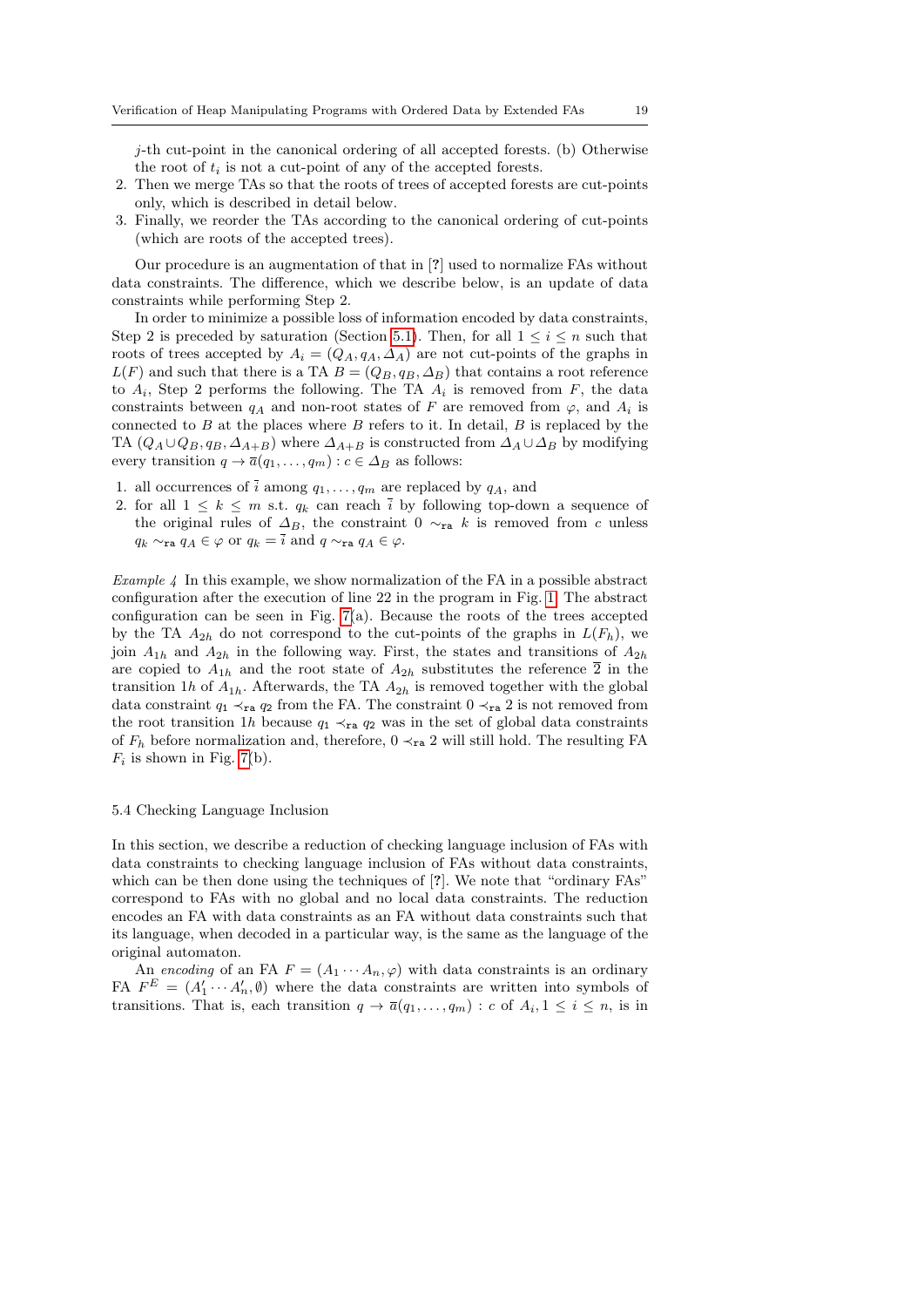

<span id="page-19-0"></span>Fig. 7 An example of running normalization on the abstract configuration obtained from the program in Fig. [1](#page-4-1) after executing line 22.

 $A'_i$  replaced by the transition  $q \to \langle (a_1, \ell_1, g) \cdots (a_m, \ell_m, g) \rangle (q_1, \ldots, q_m) : \emptyset$  where for  $1 \leq j \leq m$ ,  $\ell_j$  is the subset of c containing the local constraints involving j, and g encodes the global constraints involving q as follows: Let  $r$  be the root state of some  $A_k, 1 \leq k \leq n$ , that does not appear within any right-hand side of a rule. Then for a global constraint  $q \sim_{rx} r$ , or  $r \sim_{rx} q$ , g contains  $0 \sim_{rx} k$ , or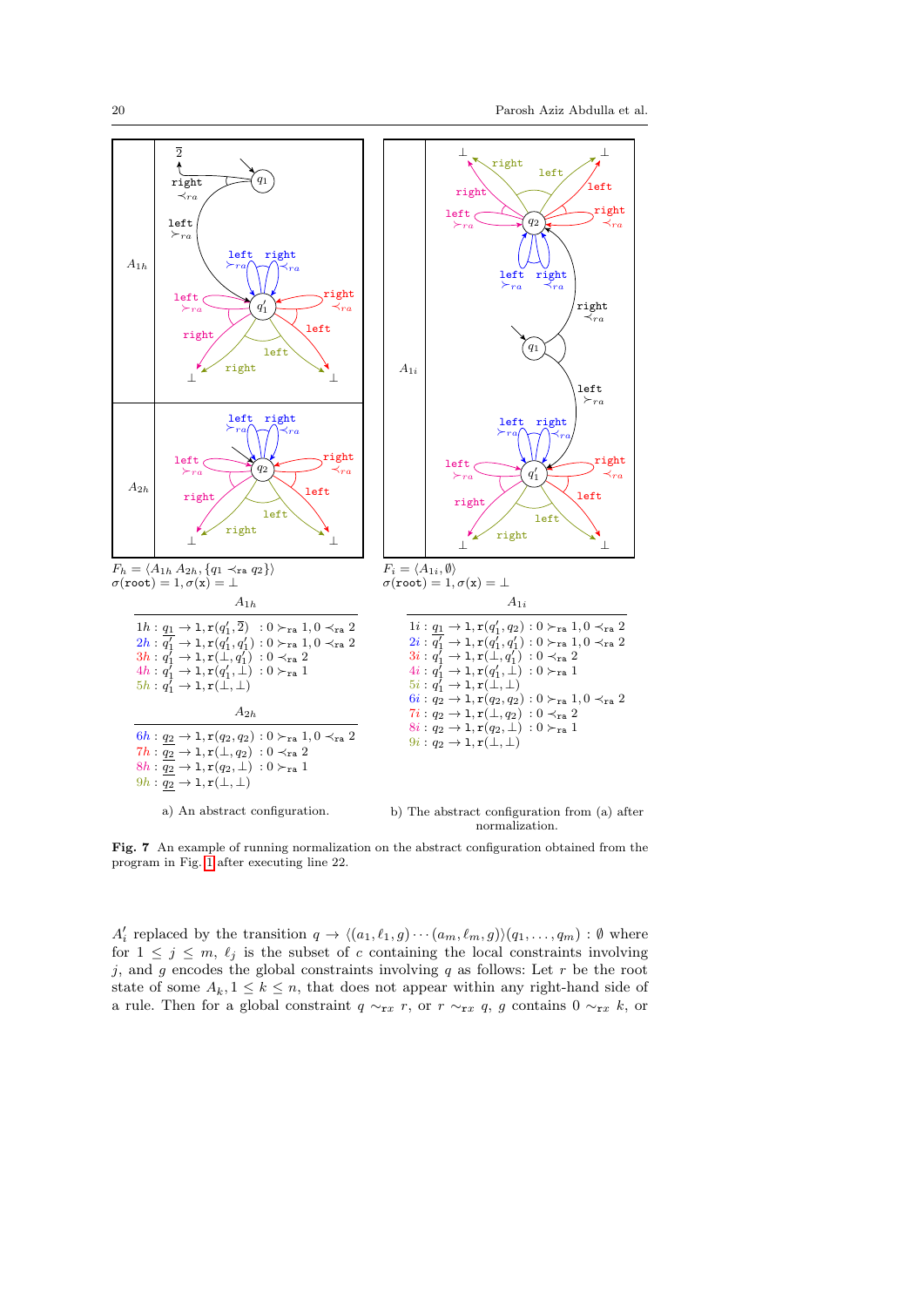$k \sim r^2$ , 0, respectively. The language of  $A'_i$  thus consists of trees over the alphabet  $\Gamma^E = \Gamma \times \mathbb{C} \times \mathbb{C}$  where  $\mathbb{C}$  is the set of constraints of the form  $j \sim_{\text{rx}} k$  for  $j, k \in \mathbb{N}_0$ .

To show that testing inclusion of encoded FAs is a sound approximation of language inclusion test of FAs with constraints, we need to establish a correspondence between languages of the encoded FAs and languages of the original ones. For this, we define a *decoding* of a forest  $t'_1 \cdots t'_n$  from a language of an encoded FA over  $\Gamma^E$  as the set of forests  $t_1 \cdots t_n$  over  $\Gamma$  such that  $t_1 \cdots t_n$  arises from  $t'_1 \cdots t'_n$  by (1) removing encoded constraints from the symbols, and (2) choosing data labeling that satisfies the constraints encoded within the symbols of  $t'_1 \cdots t'_n$ . Formally, for all  $1 \leq i \leq n$ ,  $V_{t_i} = V_{t_i}$ , and for all  $a \in \Gamma$ ,  $u, v \in V_{t_i}$ , and  $\ell, g \subseteq \mathbb{C}$ , we have  $(a, \ell, g)_{t_i'}(u) = v$  iff: (1)  $a_{t_i}(u) = v$  and (2) for all  $1 \leq j \leq n$ : if  $0 \sim_{xx} j \in \ell$ , then  $u \sim_{rx} v$  (in  $t_i$ ), and if  $0 \sim_{rx} j \in g$ , then  $u \sim_{rx} root(t_j)$  (symmetrically for  $j \sim_{rx} 0$ ). The notion of decoding allows us to summarise the correspondence of languages of FAs and languages of their encodings as follows.

<span id="page-20-0"></span>**Lemma 1** The set of forests accepted by an FA  $F$  is equal to the set of decodings of forests accepted by  $F^E$ .

*Proof* Let  $F = \langle A_1 \cdots A_n, \varphi \rangle$  and  $F^E = \langle A'_1 \cdots A'_n, \emptyset \rangle$ . We first prove that every forest  $t_1 \cdots t_n$  accepted by F is a decoding of some forest accepted by  $F^E$ . Let  $\rho_1, \ldots, \rho_n$  be the runs of  $A_1 \cdots A_n$  on  $t_1 \cdots t_n$ , respectively. We will construct runs  $\rho'_1,\ldots,\rho'_n$  of  $A'_1\ldots A'_n$  on the forest  $t'_1\cdots t'_n$  of which  $t_1\cdots t_n$  is a decoding such that for every  $\rho_i$ ,  $1 \leq i \leq n$ , we will construct the run  $\rho'_i$ . Let us first simplify the notation by denoting  $\rho_i$ ,  $t_i$ ,  $\rho'_i$ ,  $t'_i$ ,  $A_i$ , and  $A'_i$  by  $\rho$ ,  $t$ ,  $\rho'$ ,  $t'$ ,  $A$ , and  $A'$ , respectively. The run  $\rho'$  is constructed as follows.  $V_{t'} = V_t$  and  $\lambda_{t'}$  can be chosen arbitrarily. For every  $v \in V_t$  such that  $a_t^1(v) = v_1, \ldots, a_t^m(v) = v_m$  are the edges of t with the source v, there is a transition of A of the form  $\delta = q \rightarrow \overline{a}(q_1, \ldots, q_m)$ : c such that  $\rho(v) = q, \rho(v_1) = q_1, \ldots, \rho(v_m) = q_m, c$  is satisfied by  $v, v_1, \ldots, v_m$  in t, and also global constraints  $q \sim_{rx} r, r \sim_{rx} q \in \varphi$  are satisfied by v and  $\rho_k(r)$  for the k such that r is a state of  $A_k$ . (by the definition of a run). The run  $\rho'$  then labels  $v, v_1, \ldots, v_m$  using the rule  $\delta' = q \to \bar{\alpha}(q_1, \ldots, q_m) : \emptyset$  which is the encoding of  $\delta$  $(\bar{\alpha} = \langle (a_1, \ell_1, g) \cdots (a_m, \ell_m, g) \rangle$  where g contains encoded the part of  $\varphi$  involving q and  $c = \ell_1 \cup \cdots \cup \ell_m$ ).  $\rho'$  is obviously a run of A'. The described construction of  $\rho'$ defines a map f which assigns to every  $v, v_1, \ldots, v_m \in V_t$ , where  $v_1, \ldots, v_m$  are the children of v, a pair of transitions  $(\delta, \delta')$  of A and A', respectively, where  $\delta$  and  $\delta'$ are the rules used within  $\rho$  and  $\rho'$ , respectively, to label  $v, v_1, \ldots, v_m$ .

Let us argue that  $t_1 \cdots t_n$  is indeed a decoding of  $t'_1 \cdots t'_n$ . It is trivially satisfied for all  $1 \leq i \leq n$  that  $V_{t_i} = V_{t_i}$  and that every node has the same children in both forests. In order to argue that data values in  $t_1 \cdots t_n$  satisfy the constraints encoded in  $t'_1 \cdots t'_n$  as required by the definition of decoding, we let  $v \in V_{t_i}$  be a node with children  $v_1, \ldots, v_m$  such that  $f(v, v_1, \ldots, v_m) = (\delta, \delta')$  where  $\delta = q \rightarrow$  $\overline{a}(q_1,\ldots,q_m):c\text{ and }\delta'=q\to\overline{\alpha}(q_1,\ldots,q_m):\emptyset\text{ and }\overline{\alpha}=\langle (a_1,\ell_1,g)\cdots(a_m,\ell_m,g)\rangle.$ Then the constraints imposed on the data value of v within  $t_1 \cdots t_n$  by  $\varphi$  and those imposed by c due to the use of  $\delta$  are the same as the constraints enforced on v due to  $\bar{\alpha}$  when  $t'_1 \cdots t'_n$  is decoded into  $t_1 \cdots t_n$ . In detail, c contains a local constraint  $0 \sim k$  iff  $\ell_k$  contains  $0 \sim k$  (by the def. of encoding). This means that in the run of A on t, it is required that  $v \sim v_k$ , which is the same constraint as required by the decoding function. Secondly, there is a global constraint of the form  $q \sim r \in \varphi$ such that r is the root state of  $A_k$  (not appearing within right-hand sides of its transitions) iff  $0 \sim k \in g$  (and analogically for the symmetrical cases). In the run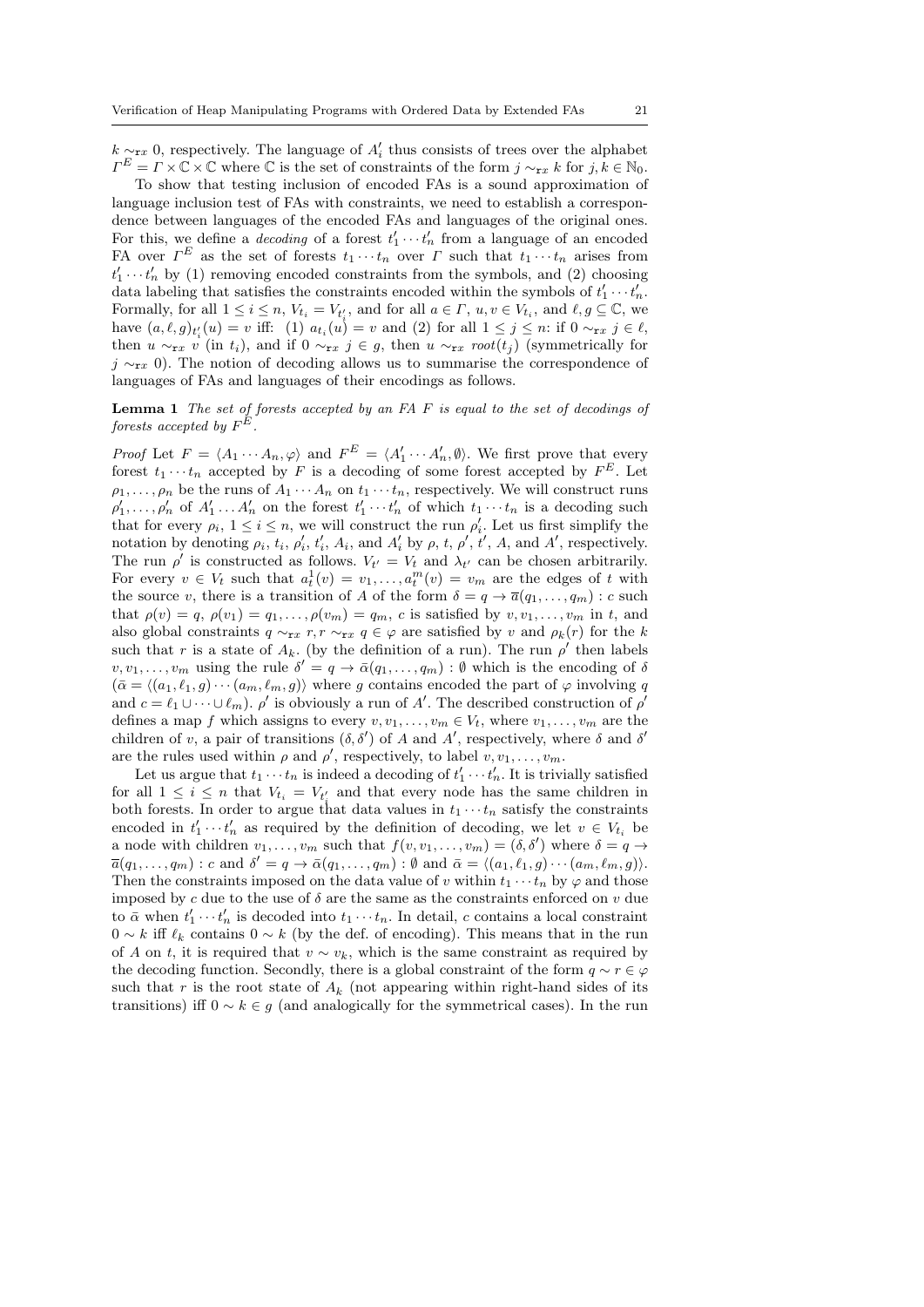of A,  $q \sim r$  enforces that  $v \sim u$  where u is the root of  $t_k$ . Notice that u cannot be any other node than the root since  $r$  does not appear within right-hand sides of transitions of  $A_k$ .  $v \sim u$  is precisely what is enforced due to  $0 \sim k \in g$  when decoding  $t'_1 \cdots t'_n$ .

Secondly, we prove that every decoding  $t_1 \cdots t_n$  of a forest  $t'_1 \cdots t'_n \in L(F^E)$  is accepted by F. We will do that by showing that every *n*-tuple of runs  $\rho'_1, \ldots, \rho'_n$  of  $A'_1, \ldots, A'_n$  on  $t_1, \ldots, t_n$  respectively also encodes runs of  $A_1, \ldots, A_n$  on  $t_1, \ldots, t_n$ respectively.

Recall first that by the definition of a decoding, for each  $1 \leq i \leq n$ ,  $t_i$  and  $t'_i$ have the same sets of nodes and every node have the same tuple of children. To simplify the notation, let  $t, \rho', t', A, A'$  be denoted as  $t_i, \rho'_i, t'_i, A_i, A'_i$  respectively. Let  $v \in V_{t'}$  and let  $\alpha_{t'}^1(v) = v_1, \ldots, \alpha_{t'}^m(v) = v_m$  be the edges of t' with the source v where for all  $1 \leq j \leq m$ ,  $\alpha_j = (a_j, \ell_j, g)$ . By the definition of a decoding, v satisfies all constraints encoded within  $\bar{\alpha}$ . Since t' is accepted by A', there is a transition of A' of the form  $\delta' = q \to \bar{\alpha}(q_1,\ldots,q_m)$ : Ø such that  $\rho'(v) = q$ ,  $\rho'(v_1) = q_1, \ldots, \rho'(v_m) = q_m$ . By the definition of encoding,  $\delta'$  was created from a rule  $\delta = q \rightarrow \overline{a}(q_1, \ldots, q_m)$ : c of A where  $\ell_1 \cup \cdots \cup \ell_m = c$  and g encodes all global constraints involving  $q$  and a root state  $r$  which does not appear within a right-hand side of any rule. These constraints are precisely those encoded within  $\bar{\alpha}$  and hence required to hold for v in  $t_1 \cdots t_n$  by decoding.  $\rho'$  is thus indeed a run of A since for every v and its children  $v_1, \ldots, v_m$ , there is a rule  $\delta$  which can be used according to the definition of a run.  $\Box$ 

A direct consequence of Lemma [1](#page-20-0) is that if  $L(F_A^E) \subseteq L(F_B^E)$ , then  $L(F_A) \subseteq$  $L(F_B)$ . We can thus use the language inclusion checking procedure of [?] for ordinary FAs to safely approximate language inclusion of FAs with data constraints.

This language inclusion test is not complete, the above implication does not hold in the opposite direction. There are two reasons for this. First, encoding translates a constraint of  $F_B$  that is strictly weaker than a constraint of  $F_A$  into two different and unrelated labels. This may result in the situation that even though  $L(F_A) \subseteq L(F_B)$ , language inclusion of encodings of FAs does not hold due to the reason that the trees accepted are labelled by different symbols. For instance, let  $F_A = (A_1, \emptyset)$  where  $A_1$  contains only a single transition  $\delta_A = q \to a(\overline{1}) : \{0 \prec_{rr} 1\}$ and  $F_B = (B_1, \emptyset)$  where  $B_1$  also contains only a single transition  $\delta_B = r \to a(\overline{1}) : \emptyset$ . It holds that  $L(F_A) \subseteq L(F_B)$  (indeed,  $L(F_A) = \emptyset$  due to the strict inequality on the root), but  $L(F_A^E)$  is incomparable with  $L(F_B^E)$ . The reason is that  $\delta_A$  and  $\delta_B$  are encoded as transitions the symbols of which differ due to different data constraints. The fact that the constraint  $\emptyset$  is weaker than the constraint of  $0 \prec_{rr} 1$  plays no role. The second source of incompleteness of the inclusion test is that decodings of some forests accepted by  $F_A^E$  and  $F_B^E$  may be empty due to inconsistent data constraints. If the set of such inconsistent forests of  $F_A^E$  is not included in that of  $F_B^E$ , then  $L(F_A^E)$  cannot be included in  $L(F_B^E)$ , but the inclusion  $L(F_A) \subseteq L(F_B)$ can still hold since the forests with the empty decodings do not contribute to  $L(F_A)$  and  $L(F_B)$  (in the sense of Lemma [1\)](#page-20-0).

We do not attempt to resolve the problem of inconsistent data constraints since it does not seem to occur in practice, as witnessed by our experiments. On the other hand, the issue of incompatible encodings of related data constraints appears to be of a practical consequence. We address it with a quite simple transformation of  $F_B^E$ : we pump-up the TAs of  $F_B^E$  by variants of their transitions which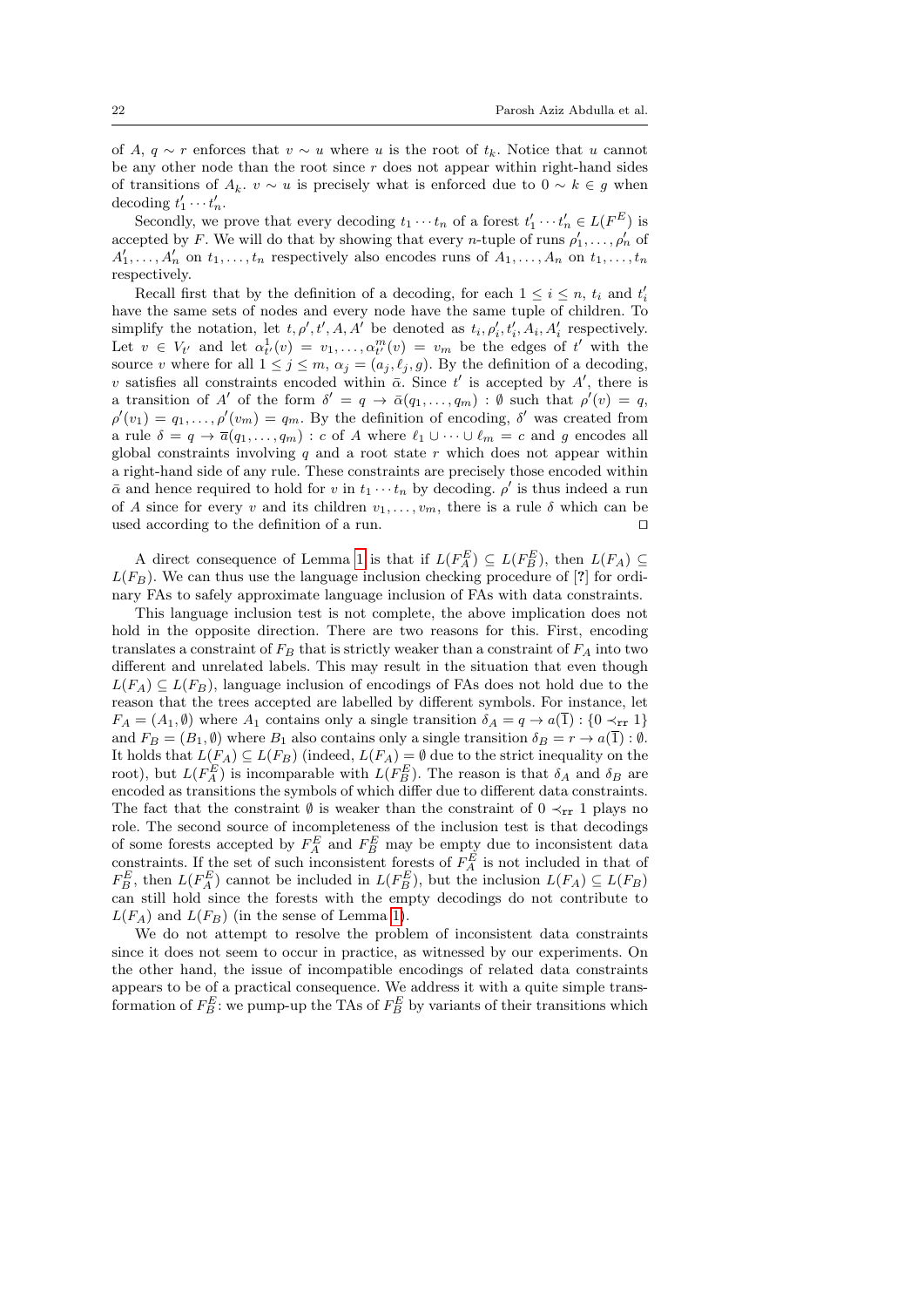encode stronger data constraints than originals and match the data constraints on transitions of  $F_A^E$ . Since we are adding transitions with stronger constraints than the existing ones, this does not change the language of  $F_B$ . For instance, in our previous example, we add the transition  $r \to a(\overline{1}) : \{0 \prec_{rr} 1\}$  to  $B_1$ . This transition, when encoded, can then correspond to the encoded version of the transition  $q \to a(\overline{1})$ :  $\{0 \prec_{rr} 1\}$  of  $A_1$  and the language inclusion of the encodings will hold.

Formally, we call a sequence  $\overline{\alpha} = \langle (a_1, \ell_1, g) \cdots (a_m, \ell_m, g) \rangle \in (\Gamma^E)^m$  stronger than a sequence  $\overline{\beta} = \langle (a_1, \ell'_1, g') \cdots (a_m, \ell'_m, g') \rangle$  iff  $\bigwedge g \implies \bigwedge g'$  and for all  $1 \leq i \leq m$ ,  $\bigwedge \ell_i \implies \bigwedge \ell'_i$ . Intuitively,  $\overline{\alpha}$  encodes the same sequence of symbols  $\overline{a} = a_1 \cdots a_m$  as  $\overline{\beta}$  and stronger local and global data constraints than  $\overline{\beta}$ . We modify  $F_B^E$  in such a way that for each transition  $r \to \overline{\alpha}(r_1,\ldots,r_m)$  of  $F_B^E$  and each transition of  $F_A^E$  of the form  $q \to \overline{\beta}(q_1,\ldots,q_m)$  where  $\overline{\beta}$  is stronger than  $\overline{\alpha}$ , we add the transition  $q \to \overline{\beta}(q_1,\ldots,q_m)$ . The modified FA, denoted by  $F_B^{E^+}$ , accepts the same or more forests than  $F_B^E$  (since its TAs have more transitions), but the sets of decodings of the accepted forests are the same (since the added transitions encode stronger constraints than the existing transitions). The  $\mathbb{F}A F_B^{E^+}$  can thus be used within language inclusion checking in the place of  $F_B^E$ . This technique prevents the inclusion check to fail because of incompatible encodings of data constraints. Its soundness is summarised by the following lemma.

**Lemma 2** Given two FAs  $F_A$  and  $F_B$ ,  $L(F_A^E) \subseteq L(F_B^{E^+}) \implies L(F_A) \subseteq L(F_B)$ .

*Proof (sketch)* Since the transformation from  $F_2^E$  to  $F_2^{E^+}$  adds only versions of existing rules encoding stronger constraints, the sets of decodings of forest of  $F_2^{E^+}$ is the same the set of decodings of forests of  $F_2^E$ . The statement then follows immediately from Lemma [1.](#page-20-0)  $\Box$ 

We note that the same construction is used when checking language inclusion between sets of FAs with data constraints in a combination with the construction of [?] for checking inclusion of sets of ordinary FAs. We also note that for the purpose of checking language inclusion, we need to work with TAs where the tuples  $\bar{a}$  of symbols (selectors) on all rules are ordered according to a fixed total ordering of selectors [?] (we use the one from Section [4,](#page-6-0) used to define canonical forests).

# <span id="page-22-0"></span>6 Boxes

Forest automata, as defined in Section [4,](#page-6-0) can represent graphs with cut-points of an unbounded in-degree as, e.g., in SLLs with head/tail pointers (indeed there can be any number of references from leaf nodes to a certain root). However, the basic definition of FAs cannot deal with graphs with an unbounded number of cut-points since this would require an unbounded number of TAs within FAs. An example of such a set of graphs is the set of all DLLs of an arbitrary length where each internal node is a cut-point. The solution provided in [?] is to allow FAs to use other nested FAs, called boxes, as symbols to "hide" recurring subgraphs and in this way eliminate cut-points. The alphabet of a box itself may also include boxes, however, these boxes are required to form a hierarchy, they cannot be recursively nested. To make the semantics of a box clear, we will need to extend the definitions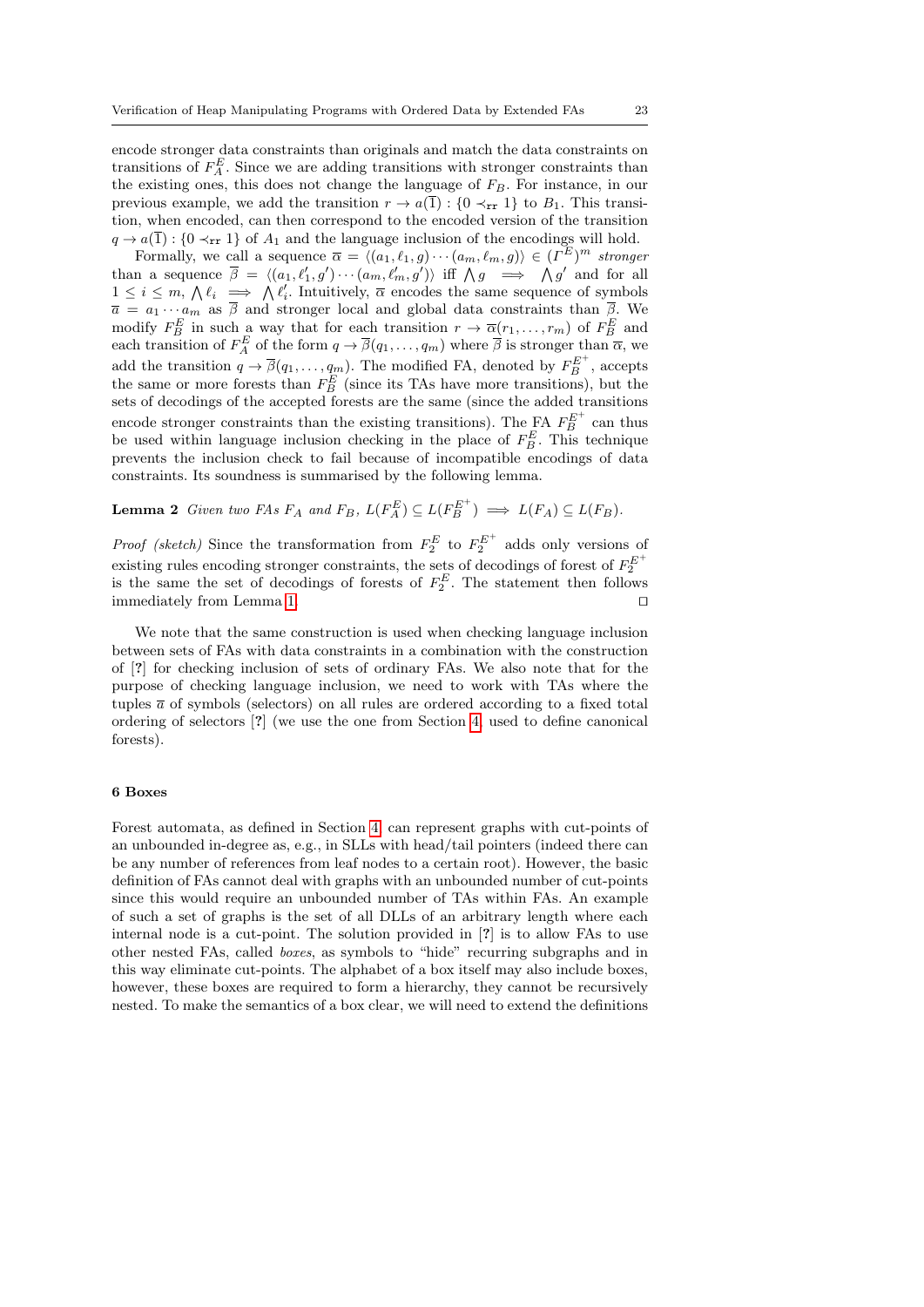of an FA from Section [4](#page-6-0) to allow so-called ports. Ports are nodes of a graph hidden within a box at which should be the hidden graph connected to its surroundings. For simplicity of presentation, we give only a simplified version of the definition in [?], which is more general and allows boxes with an arbitrary number of output ports.

Formally, we define an *io-graph* over  $\langle \Gamma, \Omega \rangle$  to be a tuple  $g_{io} = \langle g, i, o \rangle$  where g is a graph with two designated distinct nodes  $i$  and  $o$  called the *input* and *output* port respectively. An *io-forest*  $(t_1 \cdots t_n)_{i_0}$  over  $\langle \Gamma, \Omega \rangle$  is defined as  $(t_1 \cdots t_n)_{i_0}$  =  $\langle t_1 \cdots t_n, i, o \rangle$  where  $t_1 \cdots t_n$  is a forest and  $i, o \in \{1, \ldots, n\}, i \neq o$ , are the *input port* and *output port indices*. The composition operator  $\otimes$  is extended to io-forests in the following way:  $\otimes \langle t_1 \cdots t_n, i, o \rangle = \langle \otimes t_1 \cdots t_n, root(t_i), root(t_o) \rangle$ , so the composition of an io-forest is an io-graph.

A nested forest automaton (NFA) over  $\langle \Gamma, \Omega \rangle$  is an FA over  $\langle \Gamma \cup \mathcal{B}, \Omega \rangle$  where B is a finite set of boxes. A box  $\Box$  over  $\langle \Gamma, \Omega \rangle$ , where  $\Gamma$  does not contain  $\Box$ , is a triple  $\Box = \langle F_{\Box}, i, o \rangle$  such that  $F_{\Box}$  is an NFA  $F_{\Box} = \langle A_1 \cdots A_n, \varphi \rangle$  over  $\langle \Gamma, \Omega \rangle$ ,  $i \in \{1, \ldots, n\}$  is the *input port index*, and  $o \in \{1, \ldots, n\}$  is the *output port index* such that  $i \neq o$ . The set of boxes of an NFA is required to form a hierarchy, i.e. a box cannot recursively contain itself. The *io-language*  $L_{io}(\Box)$  of a box  $\Box = \langle F_{\Box}, i, o \rangle$  is the set of io-graphs  $L_{io}(\square) = \{ \otimes \langle t_1 \cdots t_n, i, o \rangle \mid t_1 \cdots t_n \text{ is accepted by } F_\square \}.$ 

In the case of an NFA  $F$ , we need to distinguish between its language  $L(F)$ , which is a set of graphs over  $\langle \Gamma \cup \mathcal{B}, \Omega \rangle$  and its semantics, which is a set of graphs over  $\langle \Gamma, \Omega \rangle$  that emerges when all boxes in the graphs of the language are recursively *unfolded* in all possible ways. Formally, given a graph  $g$ , a graph  $g'$  is an unfolding of g (written as  $g \leadsto g'$ ) if there is an occurrence  $(u, \Box, v) \in next_g$  of a box  $\Box$  in g (which may be seen as an edge from u to v over  $\Box$  in g), such that g' can be constructed from g by substituting  $(u, \Box, v)$  with  $g_{\Box}$ , which is done by removing  $(u, \Box, v)$  from g, uniting g with  $g_{\Box}$ , and associating the input port of  $g_{\Box}$ with u and the output port of  $g_{\Box}$  with v, where  $g_{\Box} \in L_{io}(\Box)$ . We use  $\leadsto^*$  to denote the reflexive transitive closure of  $\rightsquigarrow$ . The *semantics* of F, written as  $\llbracket F \rrbracket$ , is the set of all graphs g' over  $\langle \Gamma, \Omega \rangle$  for which there is a graph g in  $L(F)$  such that  $g \rightsquigarrow^* g'.$ 

In a verification run, boxes are automatically inferred using the techniques presented in [?]. Abstraction is combined with folding, which substitutes substructures of FAs by TA transitions which use boxes as labels. On the other hand, unfolding is required by abstract transformers that refer to nodes or selectors encoded within a box to expose the content of the box by making it a part of the top-level FA.

Extension of forest automata of [?,?] by data constraints must be reflected within treatment of boxes. Particularly, in order not to lose information stored within data constraints, folding and unfolding require calls of the saturation procedure. When folding, saturation is used to transform global constraints into local ones. Namely, global constraints between the root state of the TA which is to become the input port of a box and the state of the TA which is to become the output port of the box is transformed into a local constraint of the newly introduced transition which uses the box as a label. When unfolding, saturation is used to transform local constraints into global ones. Namely, local constraints between the left-hand side of the transition with the unfolded box and the right-hand side position attached to the unfolded box is transformed to a global constraint between the root states of the TAs within the box which correspond to its input and output port.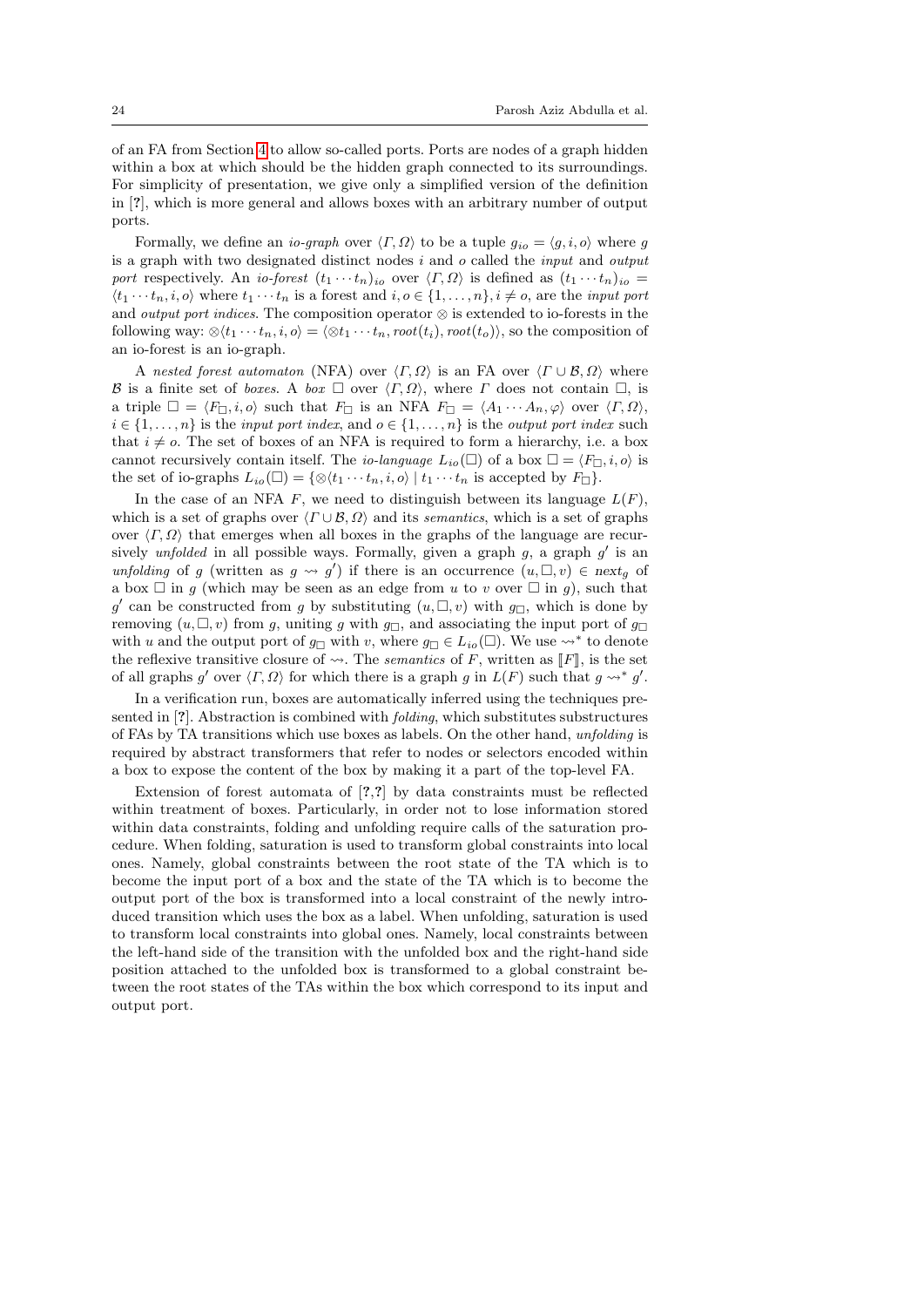

<span id="page-24-0"></span>Fig. 8 An example of a 2-level skip list.

Example 5 In this example we show how to unfold and fold boxes on a sample abstract configuration of a program manipulating a 2-level skip list. A skip list is a linked list sorted by keys. Each node is assigned a height, either 1 or 2, and one successor for every level. For example, a node of level 2 has two next pointers, here called  $n_1$  and  $n_2$ , where  $n_1$  points to the next node of level 1 and  $n_2$  points to the next node of level 2. Fig. [8](#page-24-0) shows an example configuration of a 2-level skip list with integer keys (the nodes head and tail with the keys  $-\infty$  and  $+\infty$ respectively are used as sentinels).

We can see from Fig. [8](#page-24-0) that each internal node of level 2 is a cut-point. In order to be able to represent a skip list of any length, it is necessary to introduce a box that effectively hides these cut-points. We use, in particular, the box  $\text{skl}_2$  from Fig. [9\(](#page-25-0)a), which represents all skip list segments between a pair of nodes of level 2. Fig. [9\(](#page-25-0)b) shows an abstract configuration of a skip list with 3 nodes of level 2: the head node, the tail node, and one regular node in between. The number of level 1 nodes (hidden inside the two skl2 boxes) is arbitrary. Note that the output port of skl2 contains an automaton accepting  $\varepsilon$ ; this is because there are no transitions leading from the output port of the box.

Fig. [9\(](#page-25-0)c) shows an *unfolding* of the first occurrence of the  $sk1<sub>2</sub>$  box in the FA. Intuitively, the unfolding proceeded in the following steps:

- 1. As a preparatory step for replacing the use of  $\text{skl}_2$  on the transition 1b by the contents of the box represented by  $\text{skl}_2$ , the TA  $B_1$  was split at the state  $t_2$  to isolate the transition 1b. This produced two auxiliary TAs  $B'_1$  and  $B'_3$  consisting of the transitions  $1b': t_1 \to \text{skl}_2(\overline{3}) : 0 \prec_{ra} 1$  and  $2b: t_2 \to \text{skl}_2(\overline{2}) : 0 \prec_{ra} 1$ , respectively, with  $\overline{3}$  being a newly introduced cut-point.
- 2. Subsequently, the TA  $A_1$  corresponding to the input port of  $skl_2$  was inserted in between of  $t_1$  and  $\overline{3}$  instead of the transition  $1b'$  over  $\text{skl}_2$ , yielding the TA  $B''_1$ . (Notice that if the transition 1b' led—via other symbols than  $\text{skl}_2$  to more targets than just  $\overline{3}$ , the part of 1b' leading from  $t_1$  to such targets would be preserved and merged with the root transitions of  $A_1$ .) On the other hand, the TA  $A_2$  corresponding to the output port of  $skl_2$  was merged with the transtion 2b leading from  $t_2$ . However, since  $A_2$  accepts  $\varepsilon$ , the resulting transition 6c of  $B_3''$  remains the same as the original transition 2b. (The TA  $B_2$ ) was copied into the TA  $B_2''$  without any modification.)
- 3. The local data constraint from the transition  $1b : t_1 \to \text{skl}_2(t_2) : 0 \prec_{ra} 1$  was transformed into the global data constraint  $t_1 \prec_{ra} t_2$  during the unfolding.

The subsequent saturation then also generated the local constraints  $0 \prec_{ra} 1$  and  $0 \prec_{ra} 2$  on the transitions 1c and 2c from  $t_1$  to  $\overline{3}$ , and the global constraints  $r_2 \prec_{ra} t_2$  and  $r_2 \prec_{ra} u_1$  (these changes are emphasized by a bold typeface in Fig.  $9(c)$ ).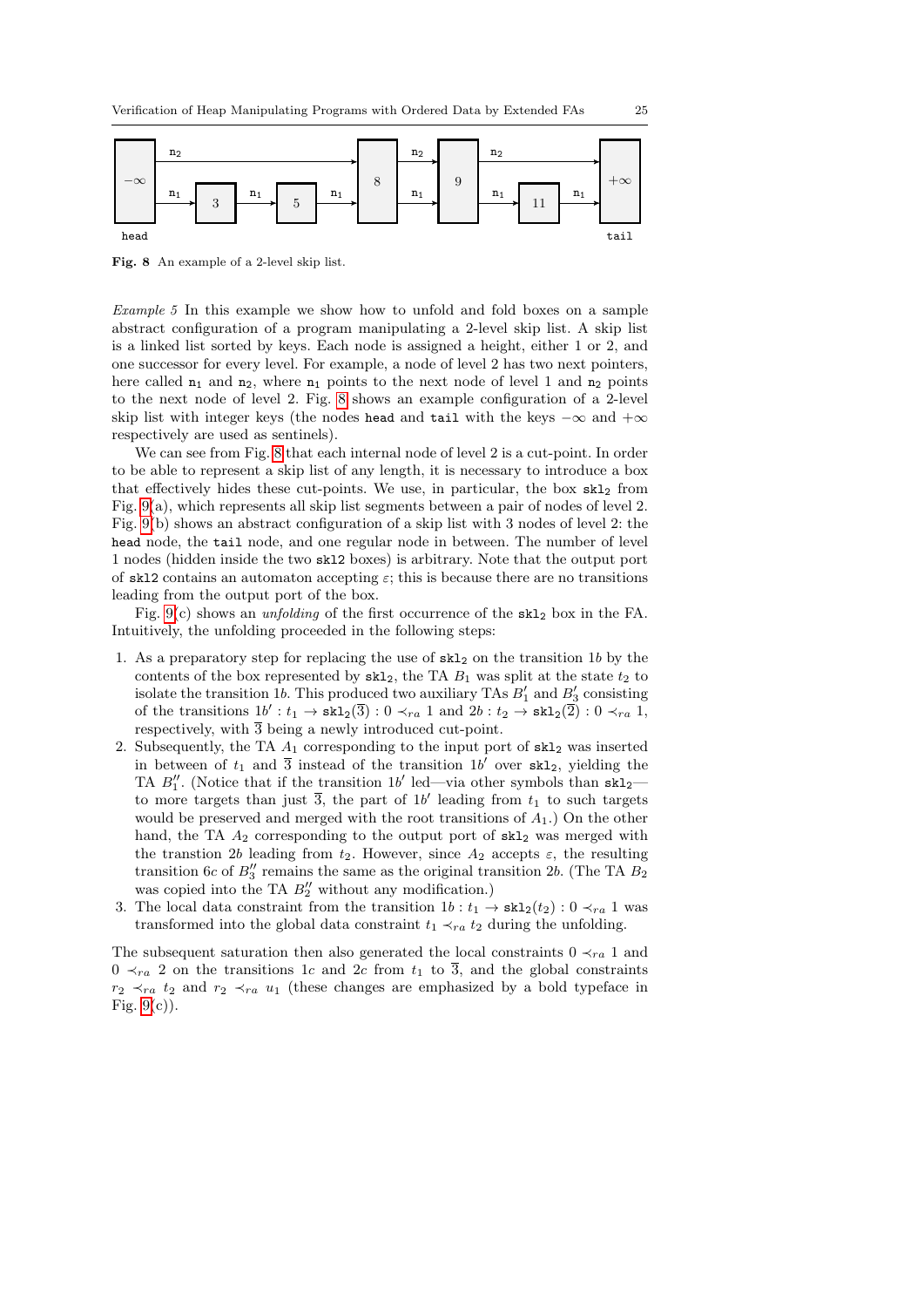

a) The 2-level skip list box  $\mathrm{skl}_2$ .



 $t_1$   $\longrightarrow$   $\begin{array}{c} \hline t_1 \\ h_1 : \prec_{ra} \\ h_2 \end{array}$   $\longrightarrow$   $\frac{1}{\cdots}$   $\rightarrow$   $\frac{1}{3}$  $\rightarrow \perp$  $n_2$  :  $\prec_{ra}$  $n_1 : \preceq_{ra}$  $n_1$  :  $\prec_{ra}$ ัnว  $n_1$  : $\prec_{ra}$  $n_2$  :  $\prec_{ra}$  $\widehat{t_2}$   $\longrightarrow$   $\frac{\text{skl}_2 :}{2}$ ≺ra  $u_1 \setminus \bigcap_{\sigma} \rightarrow \bot$  $n<sub>2</sub>$  $n_1$  $B_1''$  $B_2''$  $B_3''$  $F'=\langle B_1^{\prime\prime}\,B_2^{\prime\prime}\,B_3^{\prime\prime},\varphi'\rangle$  $\varphi' = \{t_1 \prec_{\mathtt{ra}} u_1, t_2 \prec_{\mathtt{ra}} u_1,$  $t_1 \prec_{ra} t_2, r_2 \prec_{ra} u_1$ ,  $r_2 \prec_{ra} t_2$  $\sigma(\mathtt{head}) = 1, \sigma(\mathtt{tail}) = 2$  $B_1^{\prime\prime}$  $1c: \underline{t_1} \rightarrow \texttt{n}_1, \texttt{n}_2(r_2, \overline{3}) : \begin{matrix} 0 \prec_{\texttt{ra}} 1, \\ \textbf{0} \prec_{\texttt{ra}} \textbf{2} \end{matrix}$  $2c: \underline{t_1} \rightarrow \texttt{n}_1, \texttt{n}_2(\overline{3}, \overline{3}) \quad : \begin{matrix} \textbf{0} \prec_{\texttt{ra}} \textbf{1}, \ \textbf{0} \prec_{\texttt{ra}} \textbf{2} \end{matrix}$  $3c:\, r_2 \rightarrow \mathtt{n}_1, \mathtt{n}_2(r_2,\bot)$ :  $0 \prec_{\mathtt{ra}} 1$  $4c: r_2 \rightarrow n_1, n_2(\overline{3}, \perp) : 0 \prec_{\text{ra}} 1$  $B_2^{\prime\prime}$  $\frac{2}{5c : \underline{u_1} \rightarrow \mathbf{n_1}, \mathbf{n_2}(\perp, \perp)}$  $B_{3}^{\prime\prime}$  $6c: \underline{t_2} \to \mathtt{skl}_2(\overline{2}) \qquad : 0 \prec_{\mathtt{ra}} 1$ 

b) A heap containing a skip list with two segments.

c) Unfolding of the first occurrence of the  $skl_2$  box in (b).

<span id="page-25-0"></span>Fig. 9 An example of unfolding of a box representing a 2-level skip list segment. For the sake of conciseness, we omitted all  $\prec_{rr}$  constraints which are subsumed by  $\prec_{ra}$  constraints.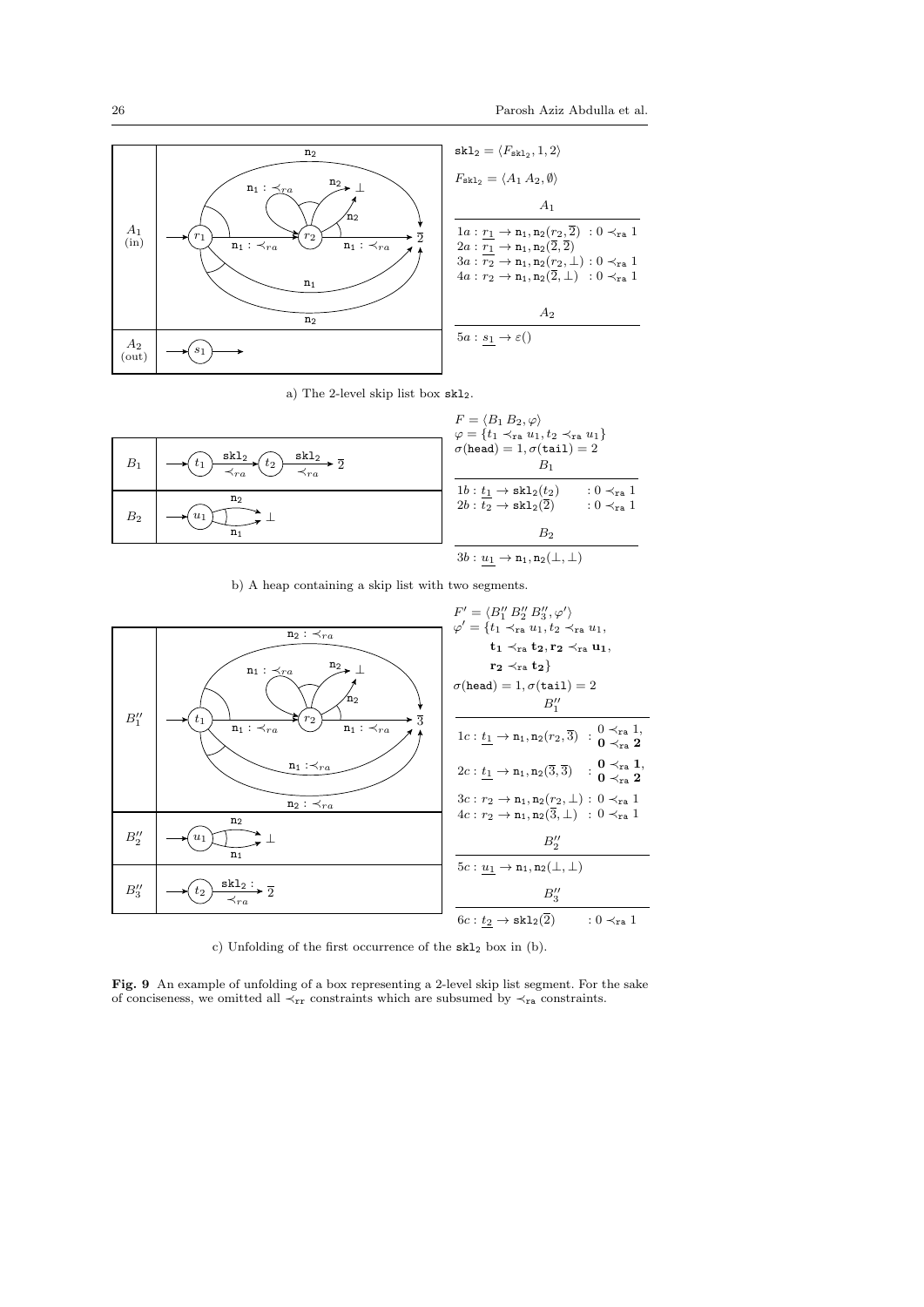The inverse operation of *folding* would transform the FA from Fig.  $9(c)$ , while using the  $sk1<sub>2</sub>$  box, into the FA in Fig. [9\(](#page-25-0)b). See [?] for more details on box folding and unfolding.

## <span id="page-26-0"></span>7 Experimental Results

We have implemented the above presented techniques as an extension of the Forester tool and tested their generality and efficiency on a number of case studies. We considered programs dealing with SLLs, DLLs, BSTs, and skip lists. We verified the original implementation of skip lists that uses the data ordering relation to detect the end of the operated window (as opposed to the implementation handled in [?] which was modified to remove the dependency of the algorithm on sortedness). Although the examples are of a smaller size, they are very challenging as they include complex manipulation with dynamic memory that may depend on data values stored in memory cells.

Table [4](#page-27-1) gives running times in seconds (the average of 10 executions) of the extension of Forester on our case studies. The names of the examples in the table contain the name of the data structure manipulated in the program, which is "SLL" for singly-linked lists, "DLL" for doubly-linked lists, and "BST" for binary search trees. "SL" stands for skip lists where the subscript denotes their level (the total number of next pointers in each cell). All experiments start with a random creation of an instance of the specified structure and end with its disposal. The indicated procedure is performed in between. The "insert" procedure inserts a node into an ordered instance of the structure, at the position given by the data value of the node, "delete" removes the first node with a particular data value, and "reverse" reverses the structure. "Bubblesort" and "insertsort" perform the given sorting algorithm on an unordered instance of the list. "Left rotate" and "right rotate" rotate the BST in the specified direction. Before the disposal of the data structure, we further check that it remained ordered after execution of the operation. The experiments were run on a machine with the Intel Core i5-480M @2.67 GHz CPU and 5 GiB of RAM.

Compared with works [?,?,?,?], which we consider the closest to our approach, the running times show that our approach is significantly faster. We, however, note that a precise comparison is not easy even with the mentioned works since as discussed in the related work paragraph, they can handle more complex properties on data, but on the other hand, they are less automated or handle less general classes of pointer structures.

## 7.1 Discussion

In the above, we described evaluation of our approach on programs manipulating skip lists of two and three levels. A natural question would be why we limit ourselves to two and three levels and not consider skip lists of even higher or, which would be the best case, of an arbitrary level.

Based on our experience, already going from 2-level to 3-level skip lists makes a huge difference in difficulty, due to the occurrence of a combinatorial explosion in the number of shapes considered by our approach. In order to make handling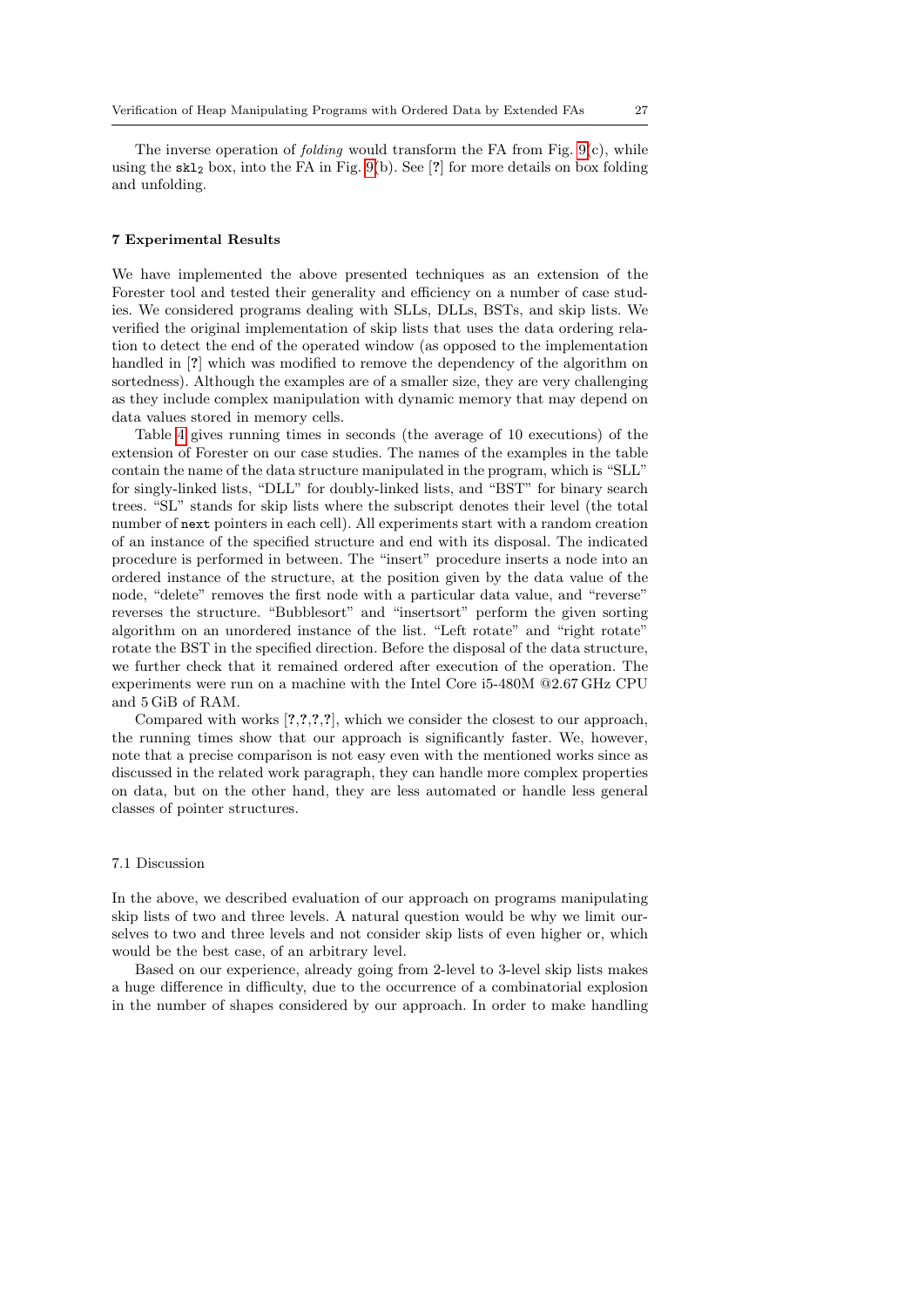<span id="page-27-1"></span>

|            | Example    |            | Time [s] | Example         |             | Time [s] |
|------------|------------|------------|----------|-----------------|-------------|----------|
| <b>SLL</b> |            | insert     | 0.06     | SL <sub>2</sub> | insert      | 9.65     |
|            |            | delete     | 0.08     |                 | delete      | 10.14    |
|            | reverse    | 0.07       |          | insert          | 56.99       |          |
|            |            | bubblesort | 0.13     | SL <sub>3</sub> | delete      | 57.35    |
|            |            | insertsort | 0.10     | <b>BST</b>      | insert      | 6.87     |
| DLL        |            | insert     | 0.14     |                 | delete      | 15.00    |
|            |            | delete     | 0.38     |                 | left rotate | 7.35     |
|            | reverse    | 0.16       |          | right rotate    | 6.25        |          |
|            | bubblesort | 0.39       |          |                 |             |          |
|            | insertsort | 0.43       |          |                 |             |          |

Table 4 Results of the experiments.

of a 3-level skip list feasible, we had to refine our finite height abstraction from a quite coarse one, which was sufficient for the other considered data structures, to take into account the number of unique paths from a state to a root reference (this step is described in more detail in Section 5 of [?] for the case without data relations). For the case of 4-level skip lists, this ad-hoc abstraction refinement was not sufficient and our experiments did not finish in reasonable time.

Moreover, in order to support skip lists with an arbitrary number of next selectors, these would need to be stored in a dynamic list, therefore making the data structure yet more complex. Even more, the support of a data structure of an arbitrary level in the current technique would need to use recursive nesting of boxes, which is not supported. Allowing this would demand to rewrite the box learning algorithm to be able to find such recursive boxes, and the operations for manipulating those, including the language inclusion algorithm. These modifications are quite challenging and an interesting future research direction.

#### <span id="page-27-0"></span>8 Conclusion

We have extended the FA-based analysis of heap manipulating programs with a support for reasoning about data stored in dynamic memory. The resulting method allows for verification of pointer programs where the needed inductive invariants combine complex shape properties with constraints over stored data, such as sortedness. The method is fully automatic, quite general, and its efficiency is comparable with other state-of-the-art analyses even though they handle less general classes of programs and/or are less automated. We presented experimental results from verifying programs dealing with variants of (ordered) lists and trees. To the best of our knowledge, our method is the first one to cope fully automatically with a full C implementation of a 3-level skip list.

We conjecture that our method generalises to handle other types of properties in the data domain (e.g., comparing sets of stored values) or other types of constraints (e.g., constraints over lengths of lists or branches in a tree needed to express, e.g., balancedness of a tree). We are currently working on an extension of FAs that can express more general classes of shapes (e.g., B+ trees) by allowing recursive nesting of boxes, and employing the CEGAR loop of ARTMC. We also plan to combine the method with techniques to handle concurrency.